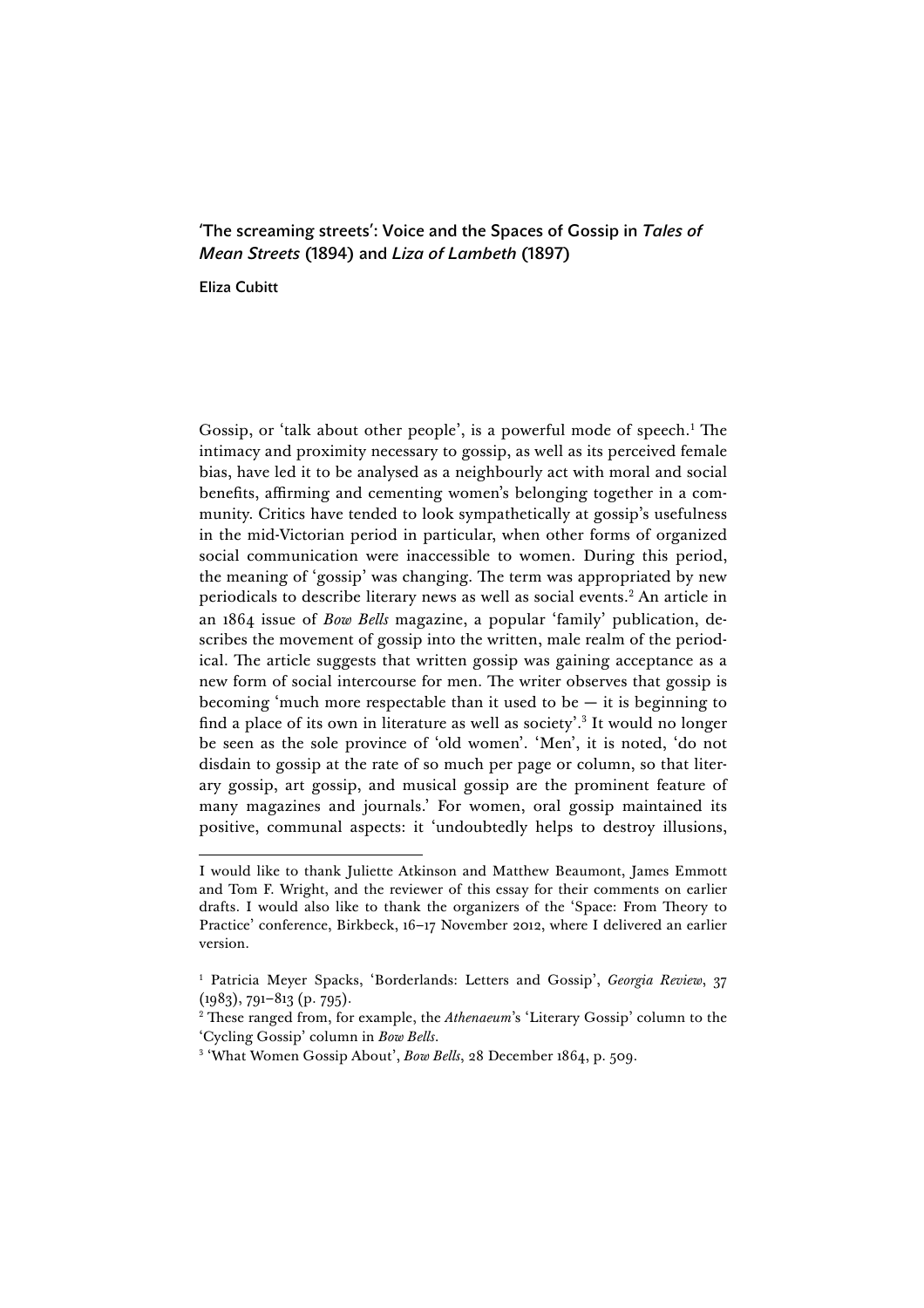but it also strengthens, encourages, and aids in the performance of duty' (p. 509). Gossip is thus portrayed as a useful aspect of women's talk, which aids solidarity with other women and keeps women contented and obliging. Yet as literary gossip developed links between reading communities, spoken gossip became concomitantly more fraught, even as it emphasized the respectable. Consequently, its negative aspects became more marked as the century proceeded. The uses of gossip in the later nineteenth century suggest that the networks it constituted could be destructive, especially to working-class women. The effects of this shift after midcentury were felt in the 1890s when gossip, 'if not conceived of entirely negatively, is nonetheless demeaning and corrupting of all it touches'. 4 Charles Annandale's 1894 dictionary definition — while identifying the positive connotations of its etymology in *god sib*, that is, a godparent or intimate friend or neighbour — defines a gossip as an 'idle tattler', purveying 'groundless rumour'. <sup>5</sup> Gossip in the late-Victorian period always contains this destructive potential; as Pamela Fox has noted, it ruined reputations with devastating effect.6

Such shifts have divided critical opinion on gossip. Some have attempted to recuperate its positive potential, asserting that since gossip is primarily women's speech, its uses might be reassessed as acts of feminist solidarity. Ned Schantz, for example, has argued that gossip allows for the development of female networks that can resist patriarchy, asserting 'the importance of gossip for an emerging feminist consciousness'. 7 Louise Collins has suggested that gossip ought to be reconsidered in light of its traditional meaning of 'close relation', in that gossipers could 'act as midwives to each other's moral development'. <sup>8</sup> In his 'Vindication of Gossip', philosopher Aaron Ben-Ze'ev declares outright that 'the malicious-

<sup>4</sup> Jan B. Gordon, *Gossip and Subversion in Nineteenth-Century British Fiction: Echo's Economies* (Basingstoke: Macmillan, 1996), p. 349.

<sup>5</sup> 'gossip', in Charles Annandale, *A Concise Dictionary of the English Language*, new and enlarged edn (London: Blackie, 1894).

<sup>6</sup> Pamela Fox, *Class Fictions: Shame and Resistance in the British Working-Class Novel*  (Durham, NC: Duke University Press, 1994), p. 99.

<sup>7</sup> Ned Schantz, *Gossip, Letters, Phones: The Scandal of Female Networks in Film and Literature* (Oxford: Oxford University Press, 2008), p. 10. See also Lisa Surridge, *Bleak Houses: Marital Violence in Victorian Fiction* (Athens: Ohio University Press, 2005).

<sup>8</sup> Louise Collins, 'Gossip: A Feminist Defence', in *Good Gossip*, ed. by Robert Goodman and Aaron Ben Ze'ev (Lawrence: University Press of Kansas, 1994), pp. 106–114 (p. 114).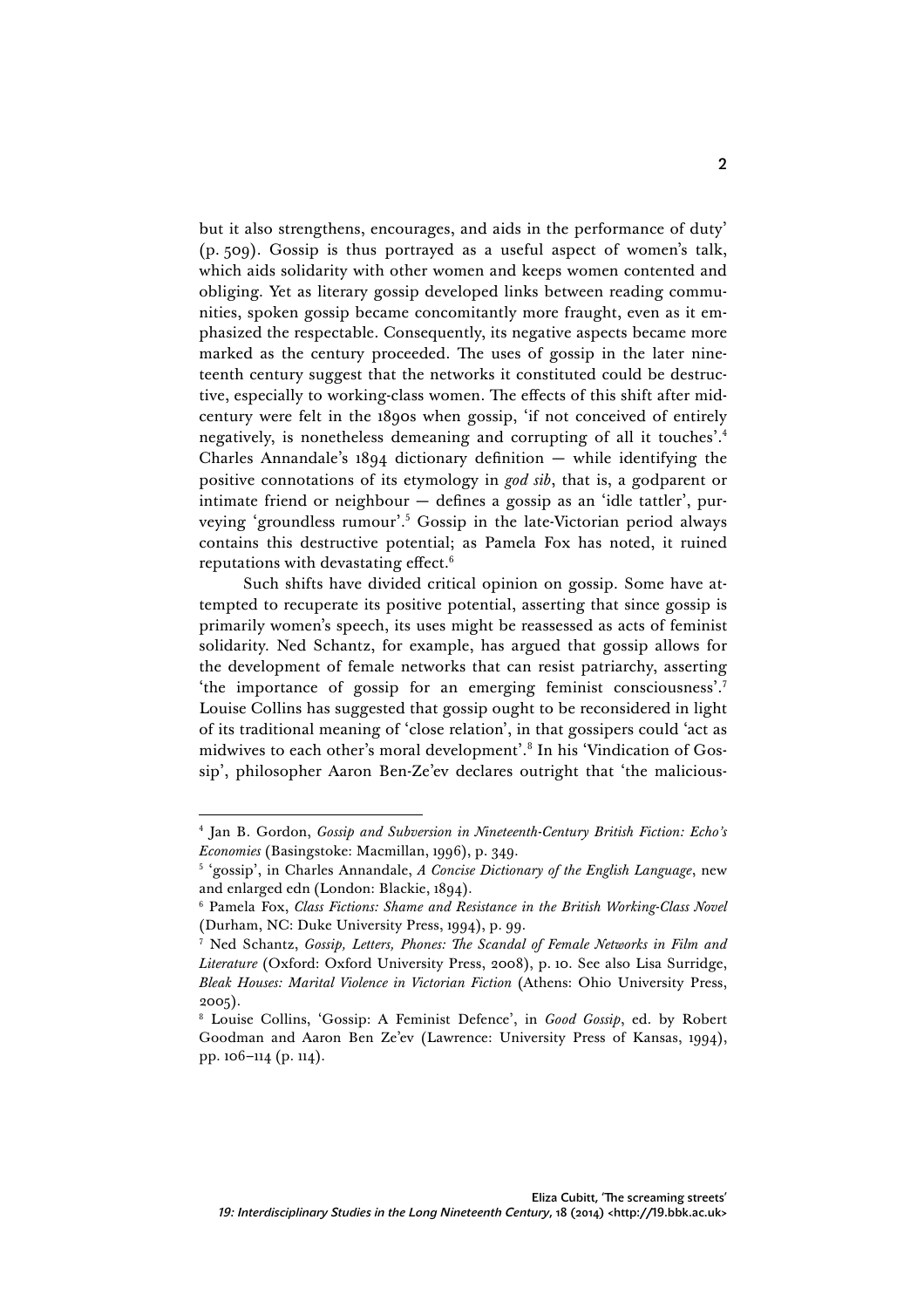ness that is commonly attributed to gossip seems to be wrong'. <sup>9</sup> Like Collins and the *Bow Bells* writer, Ben-Ze'ev concludes that gossip 'is mostly harmless [...] not vicious' (pp. 12, 24). Yet such studies have overlooked the problem that while gossip is used by both men and women, it is primarily women to whom malicious gossip is directed. Collins's analysis in particular overlooks the variegated power of individual women. Melanie Tebbutt anticipated this blind spot in her book *Women's Talk*, pointing out that 'while all women share a subordinate status relative to men, they do not form a homogeneous group and there are many variations in language use'. 10

Such variations are often subtly encoded in literary writing. Patricia Meyer Spacks influentially suggested that 'to think about gossip and literature […] provides a vantage point from which to take gossip itself seriously'. <sup>11</sup> I contend in this article that late-Victorian realist literature is a particularly rich vantage point from which to examine this ostensibly ordinary mode of speech. It is a genre concerned with uncovering the horror in the everyday, the tragic in the 'familiar and obvious'. <sup>12</sup> In the late-Victorian texts examined here, which illuminate the experience of women in urban areas for whom the independence of the New Woman or the immersion of the *flâneuse* was not realized, I show how gossip works as an intimate form of communal orality that nevertheless contains the possibility of menace in its potential to circulate rumour. Arthur Morrison's collection of short stories *Tales of Mean Streets* (1894) and W. Somerset Maugham's *Liza of Lambeth* (1897) describe urban areas that are isolated from modernity, in which the ancient, oral form of gossip cannot be superseded by the flourishing of literary gossip. Oral gossip lingers in these areas and is pernicious and authoritative  $-$  in the mean streets it is gossip, and not the written word, that is 'the eye and the ear and the tongue of the people'. <sup>13</sup> *Liza of Lambeth* and *Tales of Mean Streets* expose the central paradox of gossip as identified by Jorg Bergmann: 'The socializing function of gossip is impossible without its social disdain. It is only as

<sup>9</sup> Aaron Ben-Ze'ev, 'A Vindication of Gossip', in *Good Gossip*, ed. by Goodman and Ben Ze'ev, pp. 11–24 (p. 12).

<sup>&</sup>lt;sup>10</sup> Melanie Tebbutt, *Women's Talk: A Social History of 'Gossip' in Working-Class Neighbourhoods, 1880–1960* (Aldershot: Ashgate, 1995), p. 15.

<sup>&</sup>lt;sup>11</sup> Patricia Meyer Spacks, *Gossip* (Chicago: University of Chicago Press, 1986), p. 4. <sup>12</sup> Jorg R. Bergmann, *Discreet Indiscretions: The Social Organization of Gossip*, trans. by John Bednarz, Jr (New York: Aldine de Gruyter, 1993), p. 1.

<sup>13</sup> W. T. Stead, 'Government by Journalism', *Contemporary Review*, May 1886, pp. 653–74 (p. 656).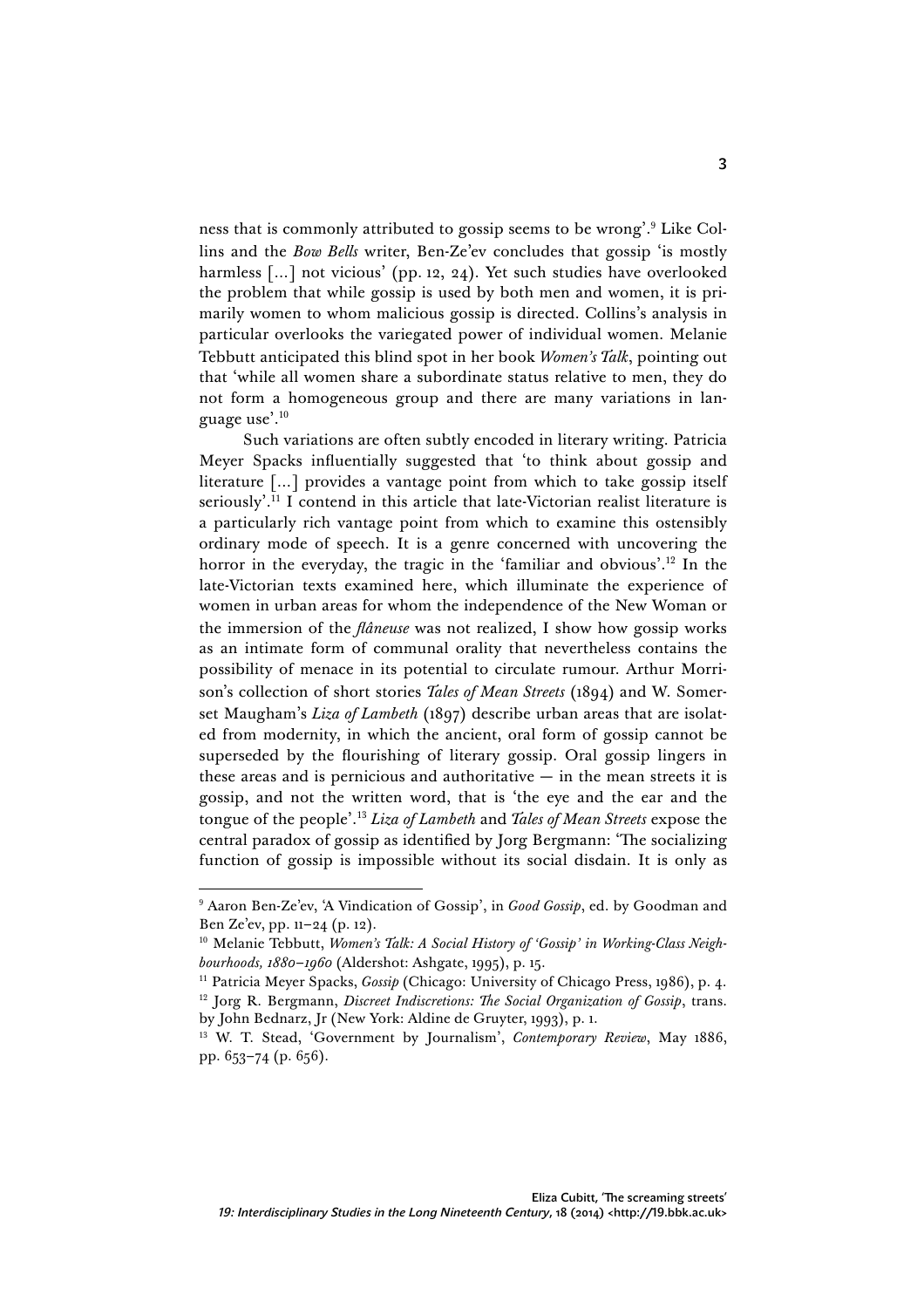something bad that gossip can be something good' (p. 153). In these texts, gossip becomes talk about *other* people: a conversational mode that identifies and punishes difference.

# Regions of strange order: homogeneity and orality

In the late-Victorian streets described in *Tales of Mean Streets* and *Liza of Lambeth*, respectability is maintained and conformity ensured by gossip. In these culturally isolated places bordering slums, written forms of gossip cannot compete with oral forms of storytelling and knowledge transfer. Where neighbourhoods are defined by proximity, not elective affinity, gossip is particularly influential. In the sketch 'A Street', usually used to introduce *Tales of Mean Streets*, Morrison characterized the East End of London as a site of commonplace poverty where separation from the slums was precisely delineated by the boundaries of the streets. Similarly, *Liza* takes place, as Roger Henkle has noted, in a South London street that is 'at the margins of slums'. <sup>14</sup> This proximity to slums is a serious threat to the inhabitants of the homogeneous streets described in *Tales of Mean Streets* and *Liza of Lambeth*. As Tebbutt suggests, gossip was most powerful in working-class places at a remove from the poorest (p. 2). Respectability is maintained by close governance of the boundaries of these streets. This need for self-governance is also due to the reluctance of the forces of formal authority to intrude into these places. (It is observed in *Liza of Lambeth*, for instance, that the police 'always keep out of the way when there's anythin' goin' on'.)<sup>15</sup> In such places, oral gossip controls errant individuals and maintains collective respectability through the vocal transfer of surveillance. As Fox observes, in working-class districts at the turn of the century, 'local talk took on a policing function, regulating conformity to certain expectations which safe-guarded the community's reputation' (p. 99). This policing function is possible because gossip can move where inhabitants cannot; it can cross boundaries and control delinquency. In 1901, C. F. G. Masterman wrote that the East End was a 'region of strange disorder, cut off within a different Universe of Being

<sup>14</sup> Roger Henkle, 'Morrison, Gissing and the Stark Reality', *NOVEL*, 25 (1992), 302–20 (p. 311).

<sup>15</sup> W. Somerset Maugham, *Liza of Lambeth* (London: Vintage, 2000), p. 70.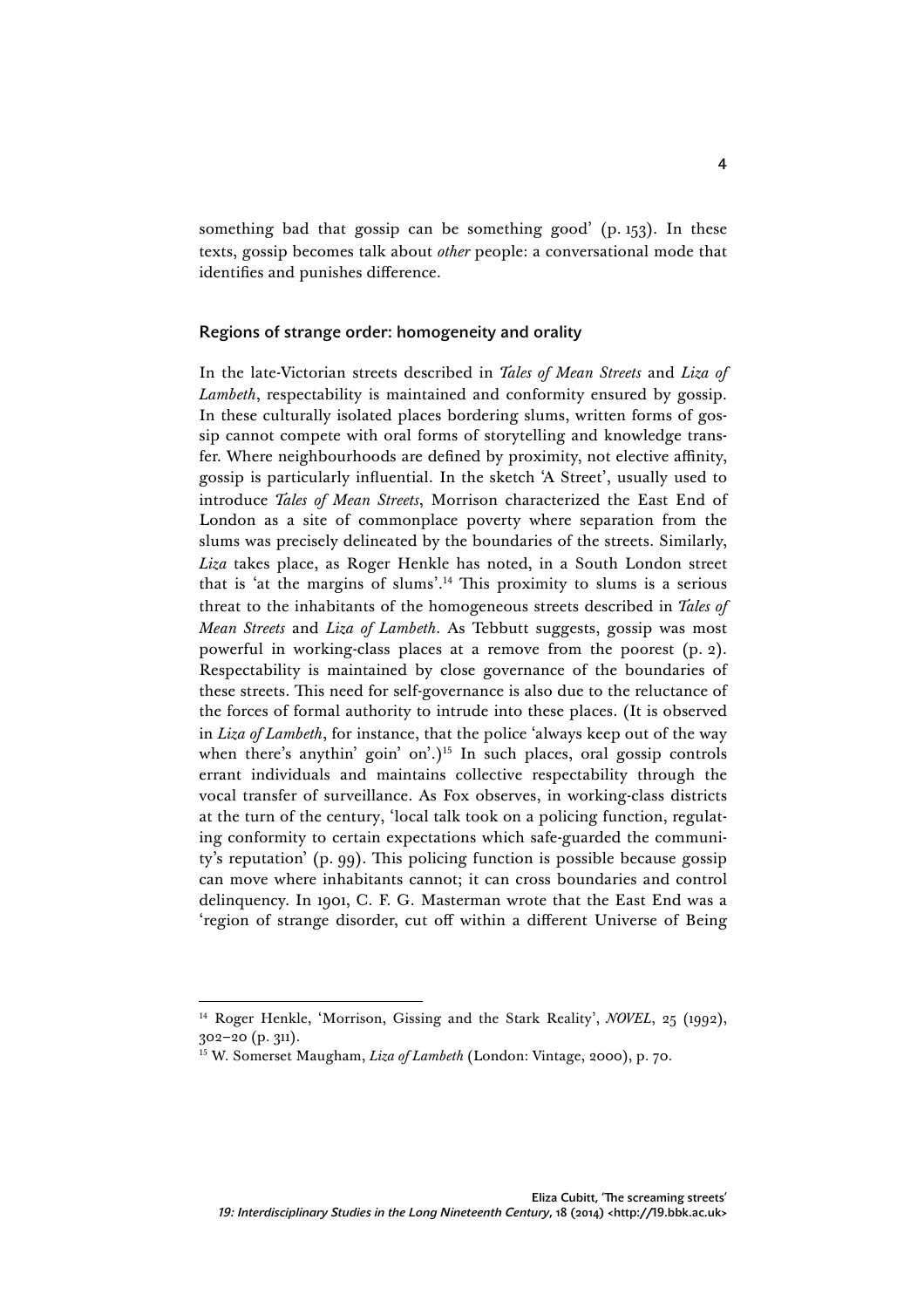from the London that thinks and talks and chatters'. <sup>16</sup> Seen through the lens of gossip, the streets in *Tales of Mean Streets* and *Liza of Lambeth* might be more usefully understood as places of strange *order*, in which inhabitants take on the responsibility of talking about wayward others to conserve homogeneity. Here, gossip is not frivolous talk and chatter, but a serious use of language evincing moral judgement. Gossip is the mode by which communities, defined by the uniformity of the streets they inhabit, manifest themselves as crowd and make the streets scream.

*Tales of Mean Streets* established Arthur Morrison as a chronicler of the late-Victorian East End. In this collection Morrison revises a Victorian literary topography inspired by slum tourists and sensational slum novelists who portrayed the East End as what Joseph McLaughlin has called a 'playground for thrillseekers'. <sup>17</sup> *Tales of Mean Streets* was developed from a series of sketches Morrison produced for the *National Observer* between 1892 and 1894, under the editorship of W. E. Henley. At Henley's suggestion, Morrison collected the sketches, as well as two sketches published in the *Pall Mall Budget*, into one volume. The collection was received variously, with great attention being paid to the domestic violence in the story 'Lizerunt'. <sup>18</sup> Michel Krzak, introducing a recent edition of the collection, notes that '*Tales of Mean Streets* generated reactions so extreme in some cases that the book was banned and boycotted'. Clerkenwell Public Library and W. H. Smith and Sons were among those who banned the book.19 However, some reviewers were impressed, notably the anonymous reviewer of the *Bookman*, who stated that *Tales* was 'unmistakably strong' and 'scrupulously truthful'. <sup>20</sup> In the short stories and journalistic sketches of the collection, Morrison employs a detached narrative style to configure a late-Victorian East End characterized by, as Peter Keating has noted, 'monotony, respectability, and violence'. 21

<sup>16</sup> C. F. G. Masterman, *The Heart of the Empire: Discussions of Problems of Modern City Life in England* (London: Fisher Unwin, 1901), p. 11.

<sup>17</sup> Joseph McLaughlin, *Writing the Urban Jungle: Reading Empire in London from Doyle to Eliot* (Charlottesville: University Press of Virginia, 2000), p. 2.

<sup>18</sup> Review of *Tales of Mean Streets*, *Spectator*, 9 March 1895, pp. 329–30.

<sup>19</sup> Michel Krzak, Preface, in Arthur Morrison, *Tales of Mean Streets* (London: Faber and Faber, 2008), pp.  $7-17$  (p. 13). Morrison was outraged at this, and protested against Messrs Smith and Sons' 'convenient' application of morality in 'Authors, Libraries, and the Public', *Athenaeum*, 27 April 1895, pp. 536–37 (p. 536).

<sup>20</sup> 'Novel Notes: Tales of Mean Streets', *Bookman*, January 1895, pp. 120–21 (p. 121). <sup>21</sup> Peter Keating, *The Working Classes in Victorian Fiction* (London: Routledge and Kegan Paul, 1971), p. 173.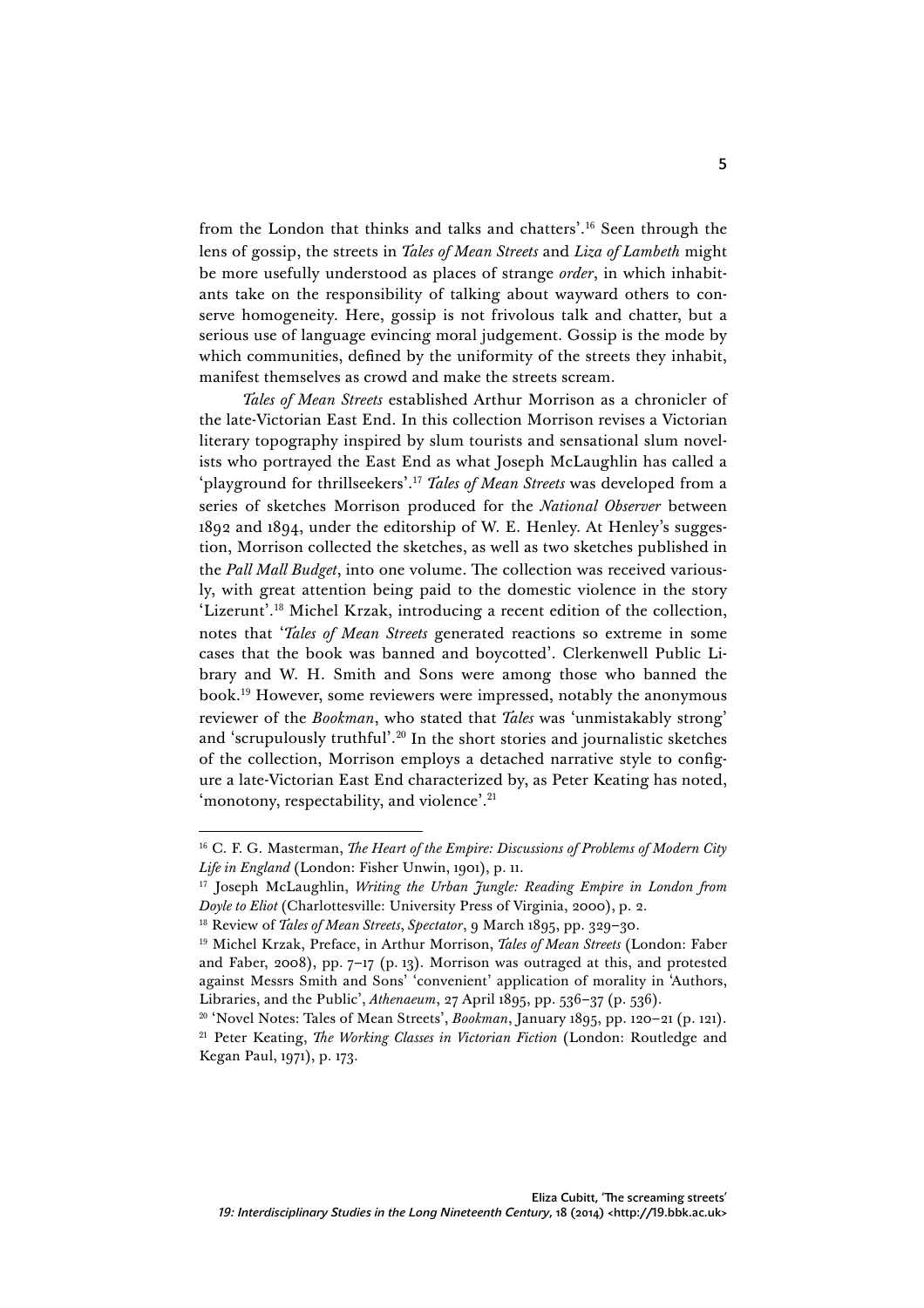In *Tales of Mean Streets,* Morrison takes the authorial objectivity of late-Victorian realists to its limit, combining free indirect speech with journalistic style to efface himself as author from the text. It is gossip that allows Morrison to achieve the realist 'blurring of the boundaries between author and  $\lceil ... \rceil$  ostensibly "factual" subject'.<sup>22</sup> In his use of free indirect speech to represent the collective, Morrison establishes gossip as the narrative voice  $-$  an unattributable, unaccountable voice. The journalistic opening sketch 'A Street' is, as Adrian Hunter has observed, a 'rhetorically complex' piece in which Morrison employs the disconcerting method of repeating back to the reader their own misconceptions about the East End.23 Thus, the East End is established as a site that is gossiped about: 'one will say' it is 'a shocking place' while 'another [says] it is a place given over to the Unemployed'.<sup>24</sup> Its features are exaggerated and sensationalized through gossip — rumours are exchanged about it and a conglomeration of wrong impressions is created. The East End, Morrison suggests in such rhetorical gestures, has been misunderstood and rendered unknowable precisely due to its representation using gossip. In his own use of gossip to introduce the collection, then, Morrison plays with the inaccuracies of language and suggests his own ability to disclose the hidden truth.

In playing games with gossip in *Tales of Mean Streets*, Morrison exploits the realism and immediacy of the form. Assuming an anonymous role (like the writer in *Bow Bells*) and treating the material as overheard, he reduces his own responsibility, making what he writes only as reliable as the spoken word*.* Morrison's frequent employment of gossip as both plot point and narrative mode in *Tales of Mean Streets* enables his uniquely detached realism. The point of view is both of and from the street, drawing the individual reader into the community of the text. In both *Liza of Lambeth* and *Tales of Mean Streets* we see a movement away from the omniscient mid-Victorian narrator who could witness his characters from above. Morrison, the late-Victorian realist, descends to the level of the street, allowing the voice of the street itself to determine the text.

<sup>22</sup> Emma Liggins, *George Gissing, the Working Woman, and Urban Culture* (Aldershot: Ashgate, 2006), p. xix.<br><sup>23</sup> Adrian Hunter, 'Arthur Morrison and the Tyranny of Sentimental Charity',

*English Literature in Transition, 1880–1920*, 56 (2013), 292–312 (p. 299).

<sup>&</sup>lt;sup>24</sup> Arthur Morrison, 'A Street', in *Tales of Mean Streets* (London: Faber and Faber, 2008), pp. 19–28 (p. 19).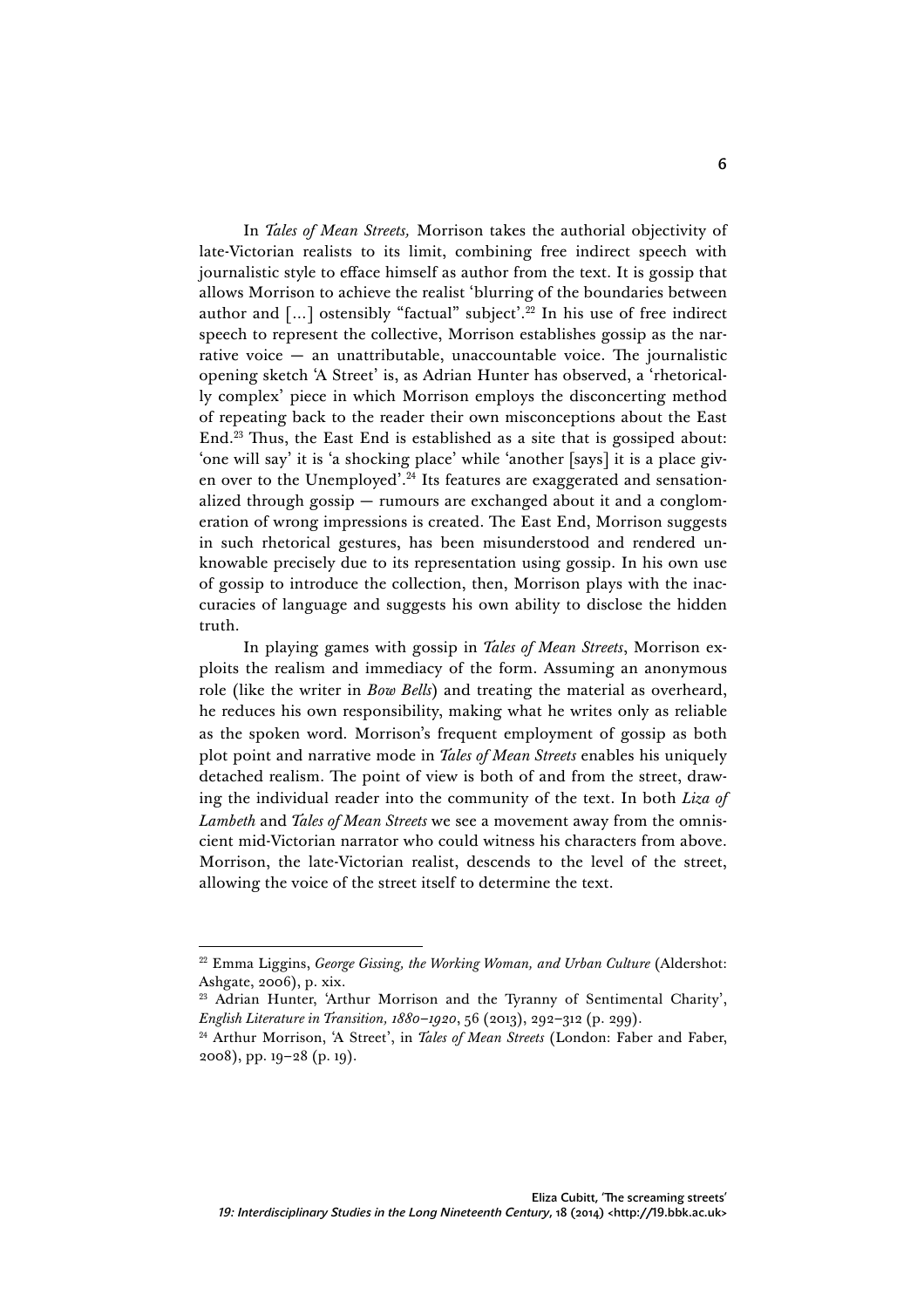The streets described in *Tales of Mean Streets* and *Liza of Lambeth* are characterized by uniformity and symmetry. This, as Donald Olsen has suggested, was the intention of the nineteenth-century architects who created 'single-purpose, homogeneous, specialized neighbourhoods' in which privacy, not diversity, was realized.<sup>25</sup> 'A Street' describes exhaustively the grim consequences of this insistence on homogeneity. Morrison conveys the repeated diurnal pattern of one street  $-$  a synecdoche of the entire East End. The tedium and relentless homogeneity of the whole East End can only be conceived, Morrison suggests, by imagining a single street, of 'about one hundred and fifty yards — on the same pattern all' repeated for 'hundreds of miles' (pp. 20, 28). The East End, Morrison states, has been misrepresented as 'an evil plexus of slums that hide human creeping things' (p. 28). By contrast, Morrison insists that the problem of the East End inheres in its 'dismal lack of accent, its sordid uniformity, its utter remoteness from delight' (p. 28). Negative repetitions throughout the sketch reinforce the representation of the street as a cultural vacuum: 'There are no dances, no tennis, no water-parties, no picnics.' For young people in love there is 'no exchangement of promises, no troth-plight, no engagement, no love-talk'. It is a closed space with its own 'indigenous' customs (p. 27). 'Nothing disturbs' the street and 'no event in the outside world makes any impression' (p. 24). Through repeated negation, Morrison creates a place characterized by absence — of outsiders, of culture, and of pleasure.

Morrison describes the cultural silence of the monotonous streets of the East End:

> Nobody from this street goes to the theatre. […] Nobody reads poetry or romance. […] A Sunday paper in some few houses provides such reading as this street is disposed to achieve. Now and again a penny novel has been found among the private treasures of a growing daughter, and has been wrathfully confiscated. (pp. 27–28)

Similarly, in Lambeth at the time that *Liza* is set, Maugham perceives no literary interlocutions; he states in his preface that people there 'did not read the papers' (p. ix). In *Liza of Lambeth* the only cultural interpolation comes from a melodrama that Liza is taken to see by married man Jim. The play captivates her. However, when Jim grabs Liza in the street after-

 $25$  Donald J. Olsen, 'Victorian London: Specialisation, Segregation, and Privacy', *Victorian Studies*, 17 (1974), 265–78 (p. 267).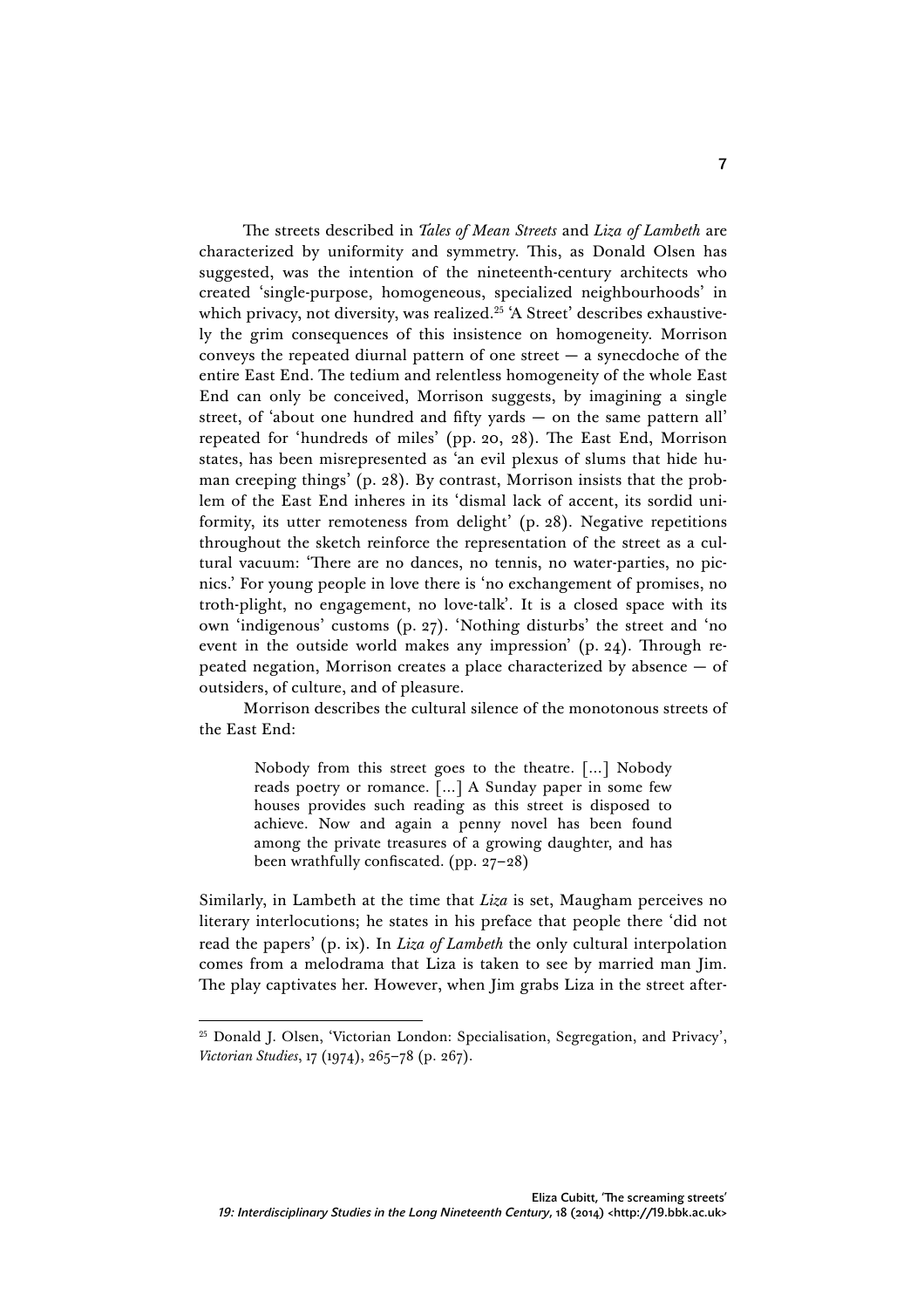wards, her 'apt misquotation of the melodrama', 'Un'and me, villin!' is laughed at by Jim and he beats her until she acquiesces to his advances (p. 70). She has no other cultural mode with which to interpret her situation. Isolated from any other culture, Liza's life becomes melodramatic in a site which, like Morrison's 'A Street', is 'unfavourable to the ideal' ('A Street', p. 28). Working-class literacy is represented in these texts as being distrusted by the inhabitants of such streets. Where literacy incites wrath or distrust, orality retains its influence. In such places, oral gossip cannot be supplanted by literary gossip but retains the characteristic of a 'respectable' form of 'talk about other people'. The written word can have no purchase in these places: gossip proceeds unrestrained by literary forms.

#### Gossip and the silenced in 'Behind the Shade' (1893)

The short story 'Behind the Shade', one of the most poignant in *Tales of Mean Streets*, was first published in Henley's *National Observer* in 1893. <sup>26</sup> It was described by its *Bookman* reviewer as a tale of 'grim independence' ('Novel Notes', p. 121). 'Behind the Shade' describes the tragic destructiveness of gossip. Neighbours who are suspicious of the pretensions to gentility they perceive in the newcomers Mrs and Miss Perkins use gossip to maintain surveillance and to control the otherness the women represent. Mrs and Miss Perkins move to a street such as Morrison describes in 'A Street' after the death of Mr Perkins. However, we never hear of their experiences there from the Perkinses themselves. The story is composed of fragments of hearsay passed along the street. Instantly isolated by the situation of their 'odd box of a cottage' at the borders of the street, Mrs and Miss Perkins accentuate their difference by refusing to engage in gossip. Their silence colludes with the emplacement of their cottage to establish their otherness, which prompts malicious talk about them. The talk has tragic effects: 'a few plain words [spoken] in the right quarter' by a resentful neighbour are sufficient to hasten their destitution by stopping Miss Perkins from working to support her mother (p. 75). Eventually the women are found dead in the cottage, their reserve having been misinterpreted by the street as pretension, and all their activities having been misconstrued through gossip.

<sup>26</sup> Arthur Morrison, 'Behind the Shade', in *Tales of Mean Streets*, pp. 75–82.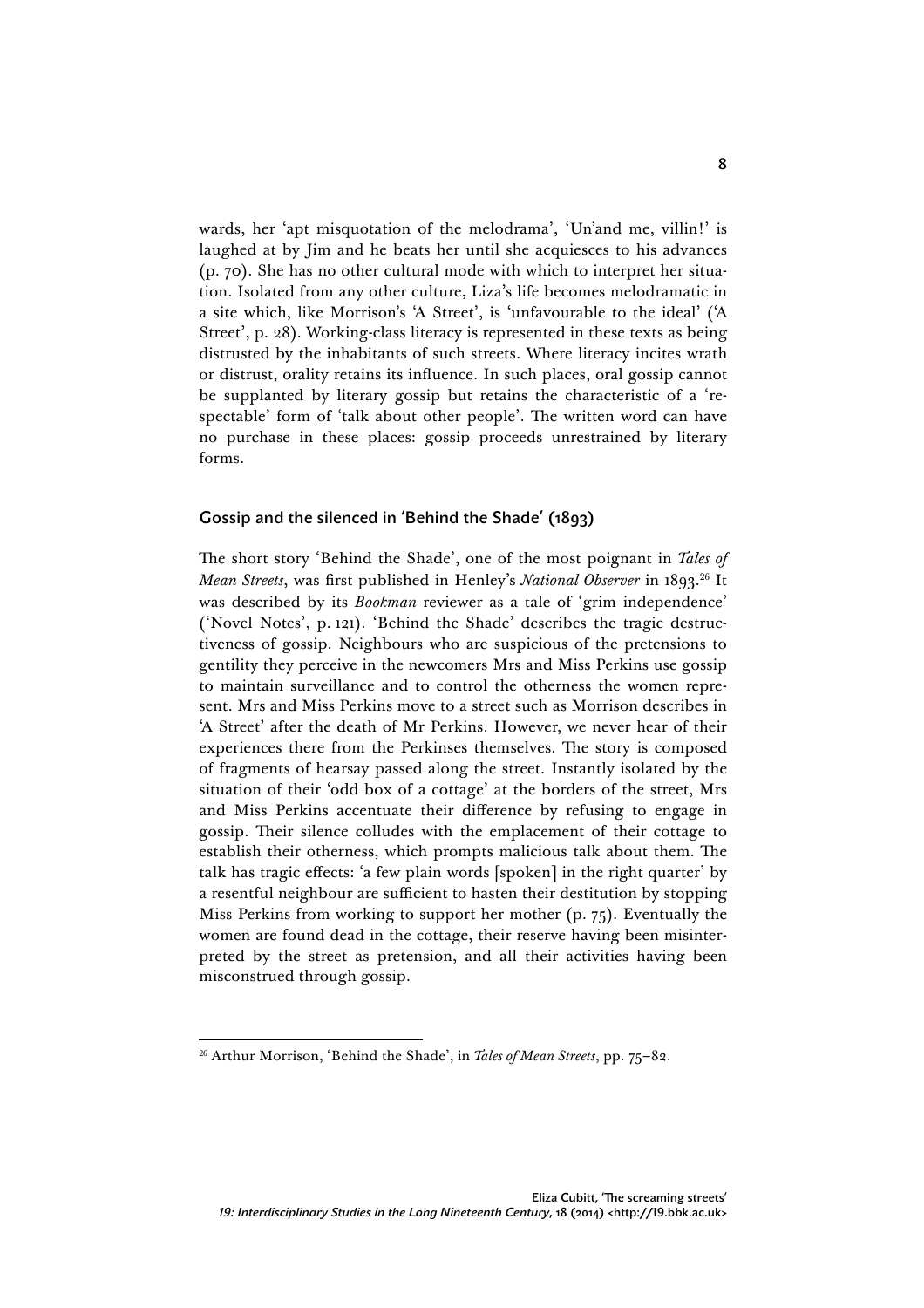The stark uniformity of the street is disrupted by the dwelling place of Mrs and Miss Perkins. Their cottage defies the otherwise total homogeneity of the place:

> The street was the common East End street — two parallels of brick pierced with windows and doors. But at the end of one, where the builder had found a remnant of land too small for another six-roomer, there stood an odd box of a cottage, with three rooms and a wash-house. (p. 75)

The situation of the cottage prefigures the cruelty that will take place. The site itself, it is intimated, has been created by violence: the walls have been 'pierced'. Voices — which can also pierce — will have power in such a site. Lacking the power to demolish the difference indicated by the house, but accepting the responsibility for its regulation, the street collectively engages in an attack upon the women who seem to deliberately defy the street's stolid uniformity. The house is in sole occupation, which not only effects isolation but is also suggestive of a deliberate and 'offensive alienation' (p. 78). In their lace curtains, their piano, and the shade of fruit in the window, 'a sign [of respectability] accepted in those parts', Mrs and Miss Perkins are demonstrating that they have been used to better surroundings (p. 75). The separation of the house is further emphasized by the dimension in which their door exists — it is round the corner. 'A Street' introduces the spatial conceit that round each corner is another division of respectability. Such boundaries must be marked and maintained. The women cannot be incorporated into the street; they are both inside and outside its borders and so threaten the security of its boundaries.

Without other means to defend their neighbourhood against the potential disturbance of the Perkinses, inhabitants of this street use gossip to grasp a modicum of control. As sociolinguists Adam Jaworski and Justine Coupland attest, gossip inheres in 'marginalized, liminal, or uncertain social spaces'. <sup>27</sup> It is most useful in places where the design of the space is not sympathetic to human inhabitation. The need for gossip displays the overwhelming power of the design of the streets. Gossip's usefulness in these places bordering slums is proof that, as Spacks has suggested, 'anyone can invoke the dangerous magic of language; a weapon

<sup>27</sup> Adam Jaworski and Justine Coupland, 'Othering in Gossip: "You Go out You Have a Laugh and You Can Pull Yeah Okay but Like …"', *Language in Society*, 34  $(2005)$ , 667–94 (p. 667).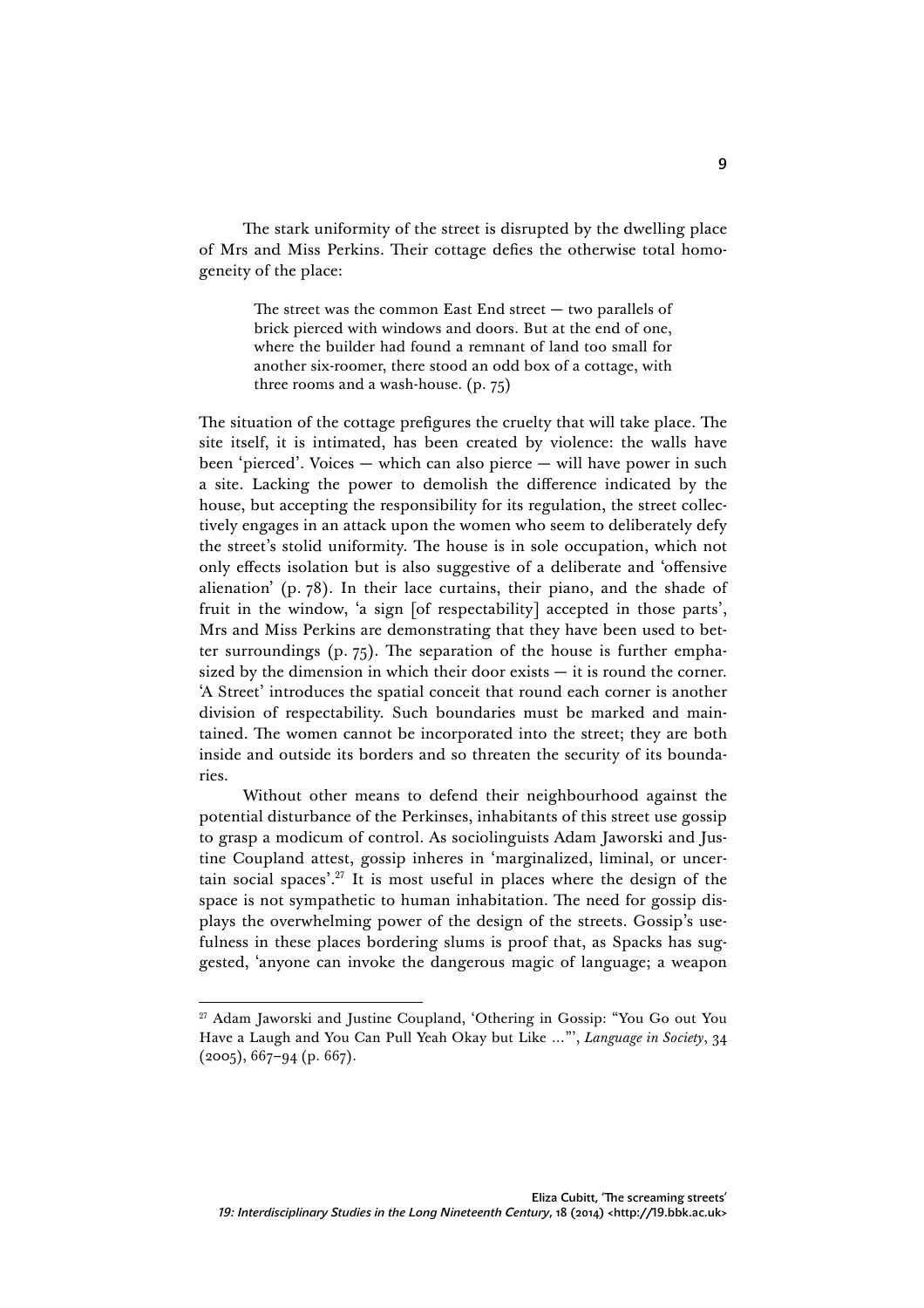for the otherwise powerless, a weapon […] usable from dark corners' (*Gossip*, p. 30). Gossip thrives in the 'dark corners' of ordinary poverty and reflects the submission of their inhabitants to 'the nightmare of a world that is all streets'. 28

Everything about the Perkins women raises suspicions that necessitate surveillance:

> When people keep a house to themselves, and keep it clean; when they neither stand at the doors nor gossip across backfences; when, moreover, they have a well-dusted shade of fruit in the front window; and, especially, when they are two women who tell nobody their business, they are known at once for well-to-do, and are regarded with the admixture of spite and respect that is proper to the circumstances. They are also watched. (p. 75)

However, language proves to be more powerful than surveillance, which is made difficult by the parallel alignment of the street. When the Perkins women begin to sell their belongings to stave off poverty, it is stated that

> none of the neighbours saw the cart that came in the night and took away the old cabinet piano […]. Mrs Clark, the widow, who sewed far into the night, may possibly have heard a noise and looked; but she said nothing if she did. (p. 77)

It seems as though visual surveillance here has failed. However, gossip succeeds. Mrs Clark has her double in 'A Street' as the widow woman who gossips about a newcomer the street describe as 'helpless' ('A Street', p. 24). Bergmann suggests that widows are the most likely to suffer from the harmful machinations of gossip as they are already socially isolated (p. 15). As the narratorial voice has become that of the street, we can deduce that Mrs Clark allows the fiction that she 'said nothing' to be passed along the street, due to fears of the reciprocity of gossip. Her feigned silence works to preserve both her respectability and that of the street. As in Morrison's novel *A Child of the Jago* (1896), the community protects itself. Of the Jago it is said that 'to assail the pure fame of the place — to

<sup>28</sup> Walter Besant, *East London* (London: Chatto & Windus, 1901), p. 255.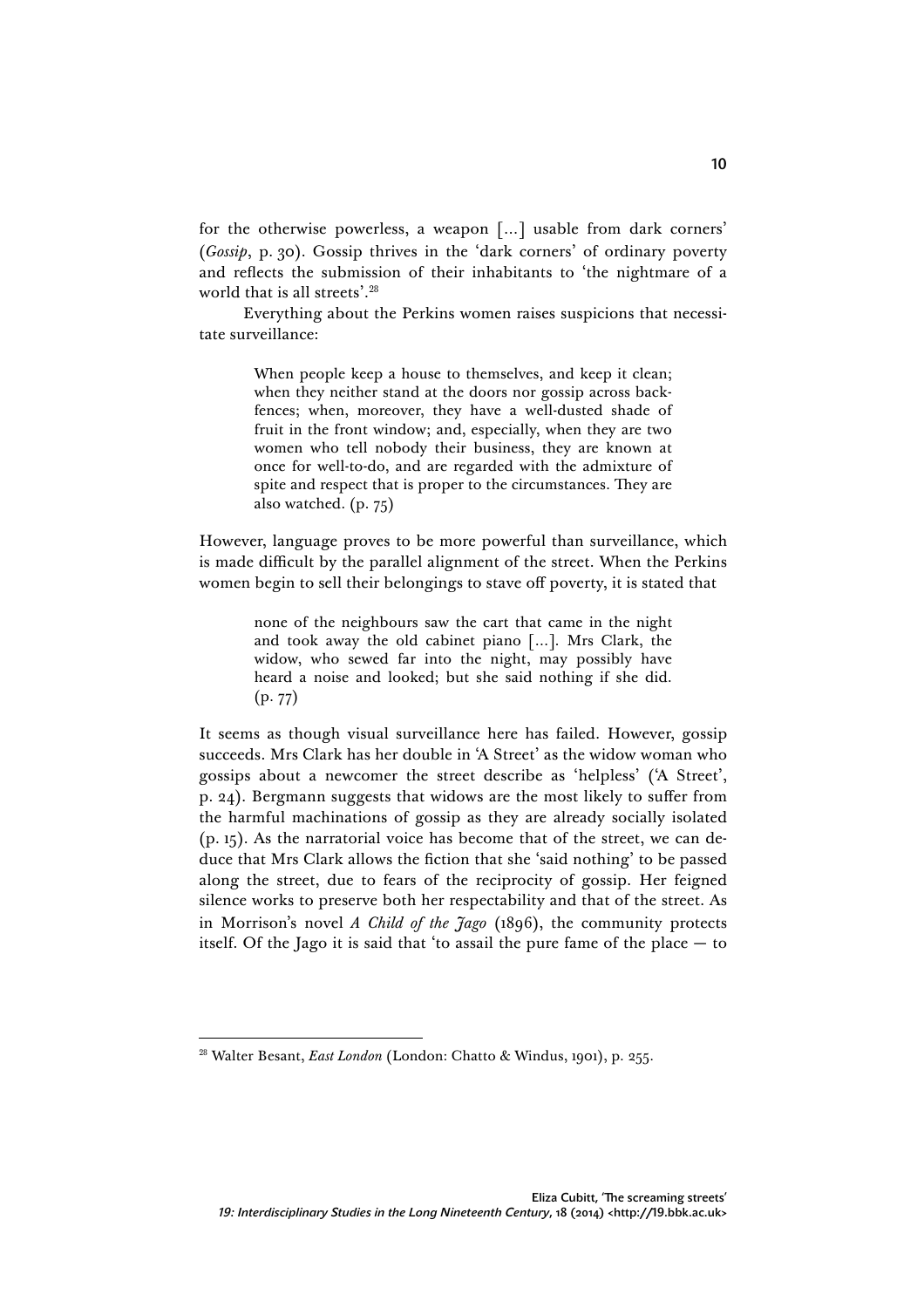"give the street a bad name" […] was to bring the Jago howling and bashing about your ears'. 29

The narratorial voice becomes unaccountable: it acknowledges only that Mrs Clark 'may possibly' have looked. Gossip achieves a twofold preservation of respectability by cleansing the street of variance and necessitating no outside intervention. The inhabitants successfully contain the threat of difference. The confidential mode in which the narrator conveys information is itself gossip-like. Information about the Perkins women is circulated in this anonymous, passive voice with phrases such as 'it was said'; 'it was generally held'; 'there was a discovery'; and, most damningly, referring to the advert for piano lessons which Miss Perkins places in her window: 'it was not approved by the street' (pp. 77–78). The street's resistance to this advert also reveals the frailty of the written word in this place.

The Perkins women are further outcast because they do not gossip: they wilfully ignore the principal medium of speech open to women in these areas. The consequences of such refusal are also revealed in *A Child of the Jago* in which Hannah Perrott's integration into the community is deferred by her initial refusal to gossip (p. 32). Karen Chase has suggested that gossip was an important medium by which women could assert their 'moral solidarity' with their neighbours.<sup>30</sup> This is supported by Ellen Ross's research into neighbourhood support in working-class areas before the First World War. Ross suggests that the Perkinses contribute to their own demise: rejecting gossip, they reject the mutual aid afforded by participation in neighbourhood life.<sup>31</sup> Ross sees the neighbourhood's attention in 'Behind the Shade' as 'prying yet protective' and believes that the Perkins women are examples of those who 'remained aloof from neighbourhood sociability […] to demonstrate their superior "respectability"' ('Survival Networks', p. 19). Ross's analysis neglects the problematic emplacement of the cottage that prefigures the isolation of the two women;

<sup>&</sup>lt;sup>29</sup> Arthur Morrison, *A Child of the Jago*, ed. by Peter Miles (Oxford: Oxford University Press, 2012), p. 59.

<sup>30</sup> Karen Chase, '"Bad was my commentary" — Propriety, Madness, Independence in Feminist Literary History', in *Victorian Connections*, ed. by Jerome J. McGann (Charlottesville: University Press of Virginia, 1989), pp. 11–30 (p. 23). 31 Ellen Ross, '"Not the Sort That Would Sit on the Doorstep": Respectability in

Pre-World War I London Neighborhoods', *International Labor and Working-Class History*, 27 (1985), 39–59 (pp. 51–52), and 'Survival Networks: Women's Neighbourhood Sharing in London Before World War I', *History Workshop*, 15 (1983), 4– 27 (p. 19).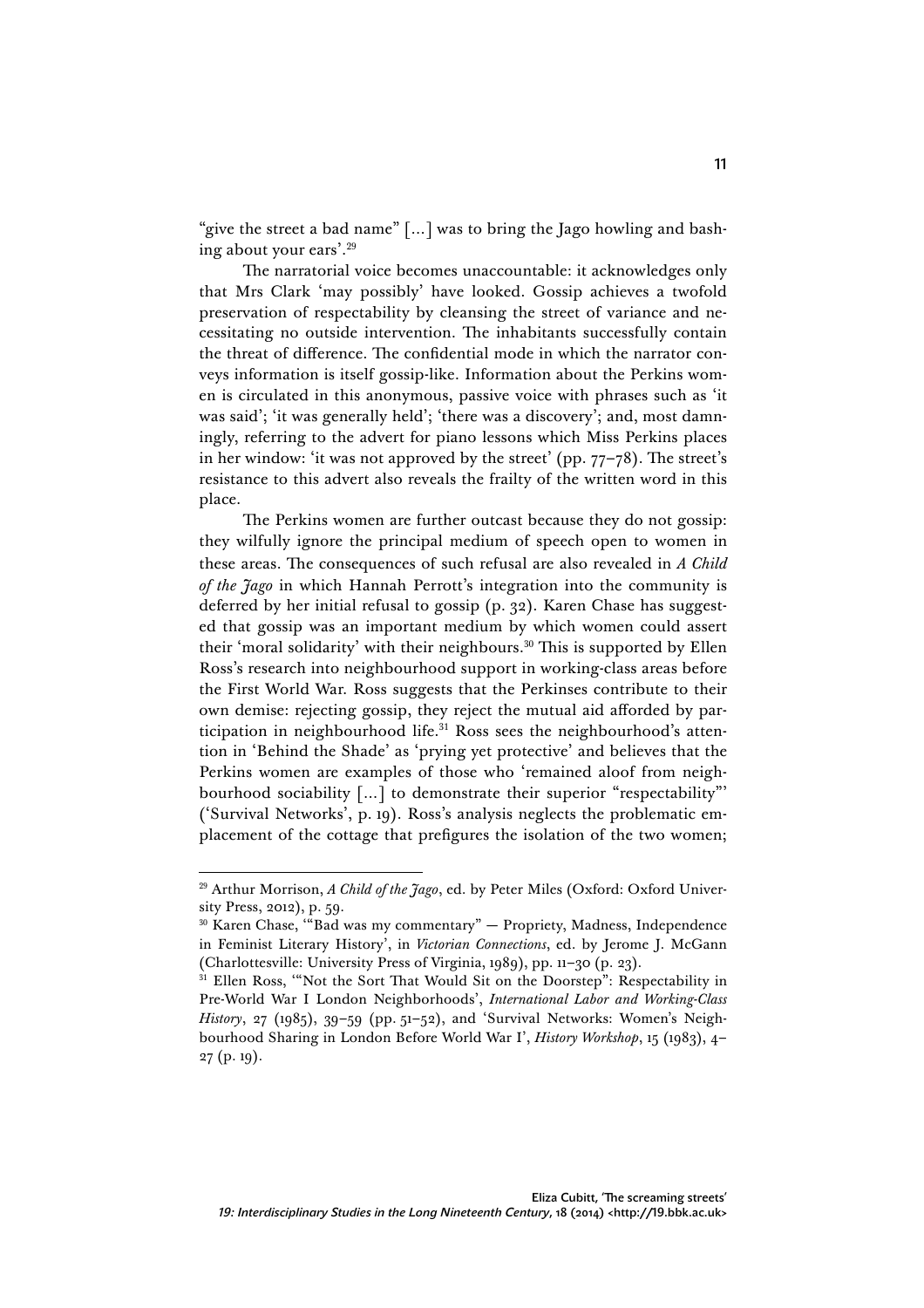nonetheless, it is clear that gossip would be their only defence against the malicious spreading of tales against them. Their refusal to engage in it enforces their total silence.

As the voices of the gossips rise in the street, Mrs and Miss Perkins attempt to mortify their relation to place and guard the boundaries of their home. They struggle to maintain their separation from the street by guarding their doors and windows and thereby preventing further punishment: 'the curtains were drawn a little closer across [the window]' (p. 77). As their suffering progresses, Miss Perkins alters the curtains again, so that they are 'drawn close and pinned together' (p. 80). However, the street's voice is penetrative. With their lives being discussed up and down the street, the women futilely attempt to keep the interior of their house private. Their silence cannot prevent the fact that everything is thought to be known about them.

Through gossip, the street feels that they gain knowledge about the women. Gaps are filled in with gossip: 'the neighbours knew the history of the Perkinses, […] in its main features, with little disagreement: having told it to each other, filling in the details when occasion seemed to serve' (p. 76). What the street does not know is invented: ignorance of facts only fuels gossip. As a knowledge-seeking conversational device, Clive Scott argues, 'gossip is justified by ignorance and can thus proceed irresponsibly, whimsically, because its guess will always be as good as another.' 32 This analysis is supported by Spacks, who notes that gossip 'may promulgate fiction in the guise of fact'. Through gossip, 'fragments of lives [are] transformed into story' (*Gossip*, p. 3). The Perkinses are transformed into a story that the street tells itself. Neighbourhood relations are thereby secured; 'little disagreement' exists between those who talk about *other* people.

The women respond silently to the gossip. Miss Perkins, whose dame school is failing, joins the local chapel in an act of reparation for her difference. 'Chapel' being lower in the social scale than 'church', Miss Perkins is degrading herself in the eyes of the wider social world but attempting to improve her relation to the street in order to prevent punishment for difference (Ross, 'Not the Sort', p. 43). While Spacks suggests that 'gossip speaks in the world's voice', Miss Perkins's behaviour reveals that gossip speaks in the street's voice; she responds to locally held opinion (*Gossip*, p. 8). Amid the clamouring voices that discuss the beating to

<sup>32</sup> Clive Scott, *Street Photography from Atget to Cartier-Bresson* (London: Tauris, 2007), p. 133.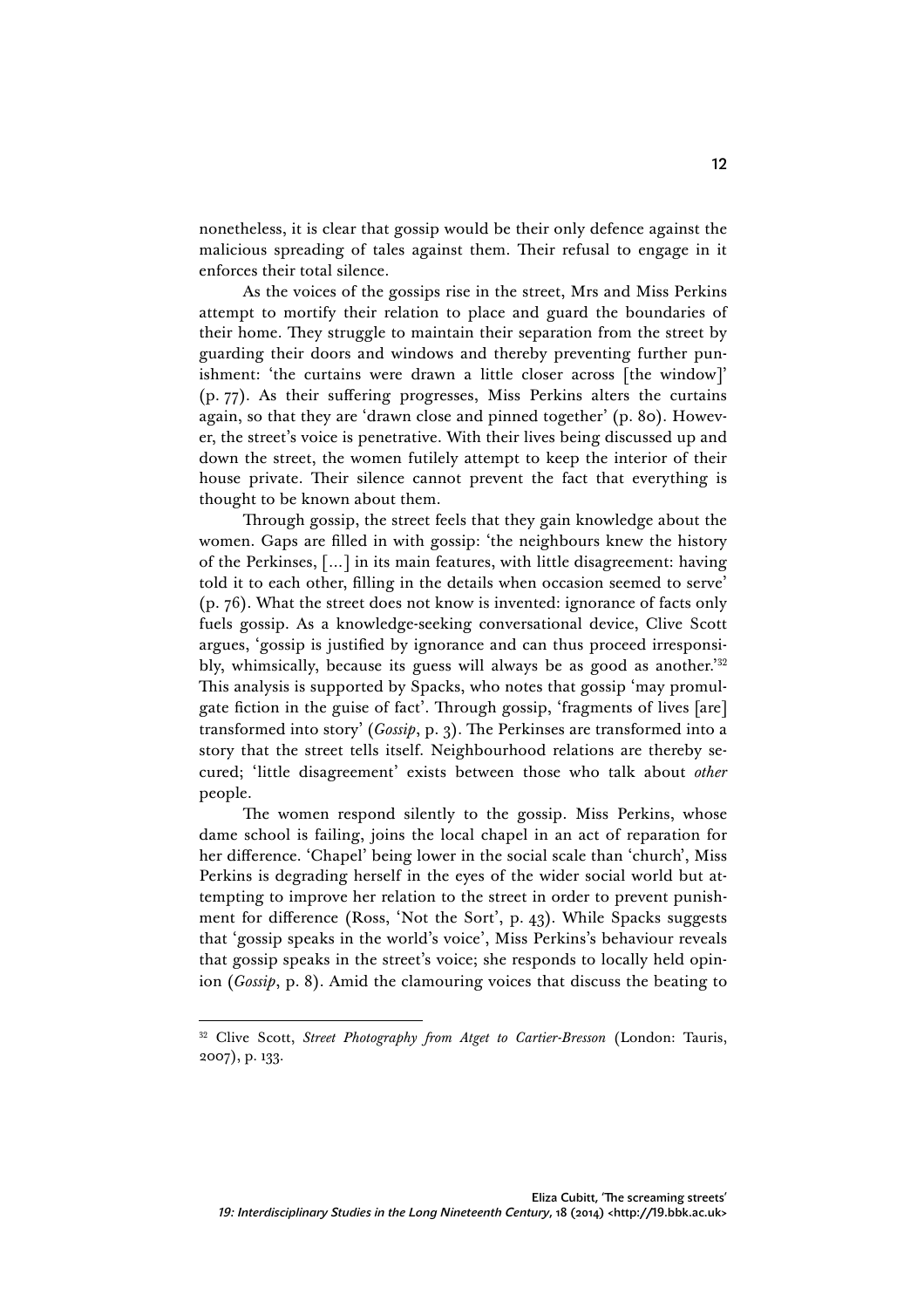near death of Mrs Perkins, 'the one distinct opinion the adventure bred in the street was Mrs Webster's, the Little Bethelite, who considered it a judgement for sinful pride, for Mrs Perkins had been a Church-goer' (p. 76). Miss Perkins does not speak, but it is clear that she listens.

The violent attack against Mrs Perkins is the cause of the shift in tone from a detached journalistic reportage of the facts to a clamour of gossiping voices in which from time to time one 'distinct opinion' rises to the fore. Morrison introduces free indirect speech to portray the wrong conclusions gossip makes about the Perkinses. The street perceives

> a grasping spirit on the part of people able to keep a house to themselves, with red curtains and a shade of fruit in the parlour window; who, moreover, had been able to give up keeping a school because of ill-health. (p. 77)

Omniscient but not intrusive, Morrison allows an unmediated outpouring of the street's opinion.

After the attack which nearly kills Mrs Perkins, the street name Miss Perkins 'Mrs', 'seeing no one else thus to honour' (p. 77). This renaming consolidates Miss Perkins's difference from the street. It makes her even more of an odd woman: she unwittingly becomes a wife by name, with no husband. It reveals that the real Mrs Perkins has already been effaced from the street and it ties Miss Perkins's fate irrevocably to that of her beaten mother. The relation in which mothers are held is already inverted in this place where the violence of the man who beat Mrs Perkins almost to death is explained thus: 'In the dark, it afterwards appeared, he had mistaken her for his mother' (p. 76). The street's renaming of Miss Perkins suggests the overriding power of gossip. She does not gossip and so cannot retaliate. In tacitly accepting her street-given name, Miss Perkins succumbs to the voices that reconfigure her identity.

The street accepts the transmission of spoken language as an accurate representation of visible evidence. Miss Perkins, who begins sewing shirts at home to support herself and her mother, is seen

> in broad daylight, with a package in newspaper […] [making] such haste past a shop-window where stood Mrs. Webster and Mrs. Jones, that she tripped on the broken sole of one shoe, and fell headlong […]. It was plain to see that [her parcel] was made up of cheap shirts, cut out ready for the stitching. The street had the news the same hour. (p. 78)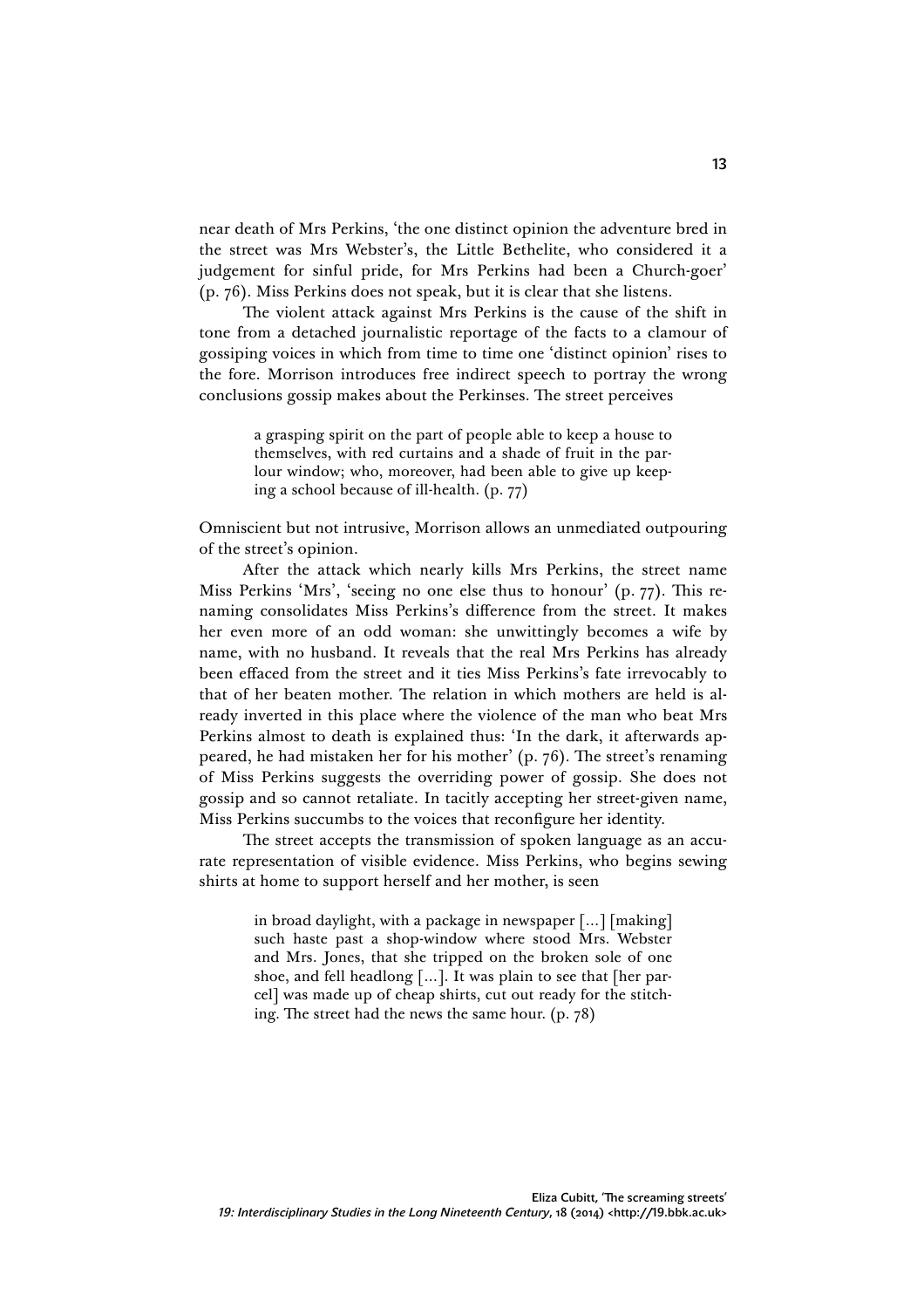However, what the street hears is that Miss Perkins, in taking home piecework, is 'taking bread out of the mouths of them that wanted it' (p. 78). The idea that this is 'plain to see' is an expression of the street's opinion. Treating language as a game of 'whisper down the lane' the street has disregarded that which is plain to see — the poverty evidenced by Miss Perkins's broken shoe. Gossip does not help the street to understand these women; instead it fixes mistaken ideas about them. Mrs Webster follows up this incident: 'foremost in the setting right of things', she says 'a few plain words in the right quarter' preventing Miss Perkins from working (p. 78). Gossip becomes not only malicious but dangerous: Morrison reveals that 'plain words' are no such thing.

Silenced by the street, Miss Perkins uses a non-verbal tool left to her disposal, but it increases her isolation. In her encounter with the relieving officer, Miss Perkins employs what Lynda Nead has called 'the respectable lady's heavy artillery in her social weaponry'. This was the 'cut' — either a stiff acknowledgement of the notice of a known gentleman or, as in Miss Perkins's case, the ignoring of him entirely. For Miss Perkins this is, as Nead has suggested, 'a last resource'.<sup>33</sup> The elevated position in the street of the two women caused by the singularity of their house 'had caused some little disturbance' in the relieving officer's 'system of etiquette'. The relieving officer 'felt that the Perkinses were entitled to some advance upon the nod' he gave to 'ordinary female acquaintances' and has invented a unique salute designed as a visual acknowledgement of their difference:

> He closed his finger and thumb upon the brim of his hat, and let his hand fall forthwith. Preparing now to accomplish this salute, he was astounded to see that Miss Perkins, as soon as she was aware of his approach, turned her face, which was rather flushed, away from him, and went hurrying onward, looking at the wall on the other side of the street. (p. 79)

Miss Perkins has disturbed the hierarchy of the street and ignored the acknowledgement made to her special position. In her shame at her poverty, she seeks the shelter of the pavement: 'hugging her parcel on the side next the wall' (p. 79). For the late-Victorian woman walking the streets there can be no such shelter. In seeking physical safety at the mar-

<sup>33</sup> Lynda Nead, *Victorian Babylon: People, Streets and Images in Nineteenth-Century London* (New Haven: Yale University Press, 2005), p. 73.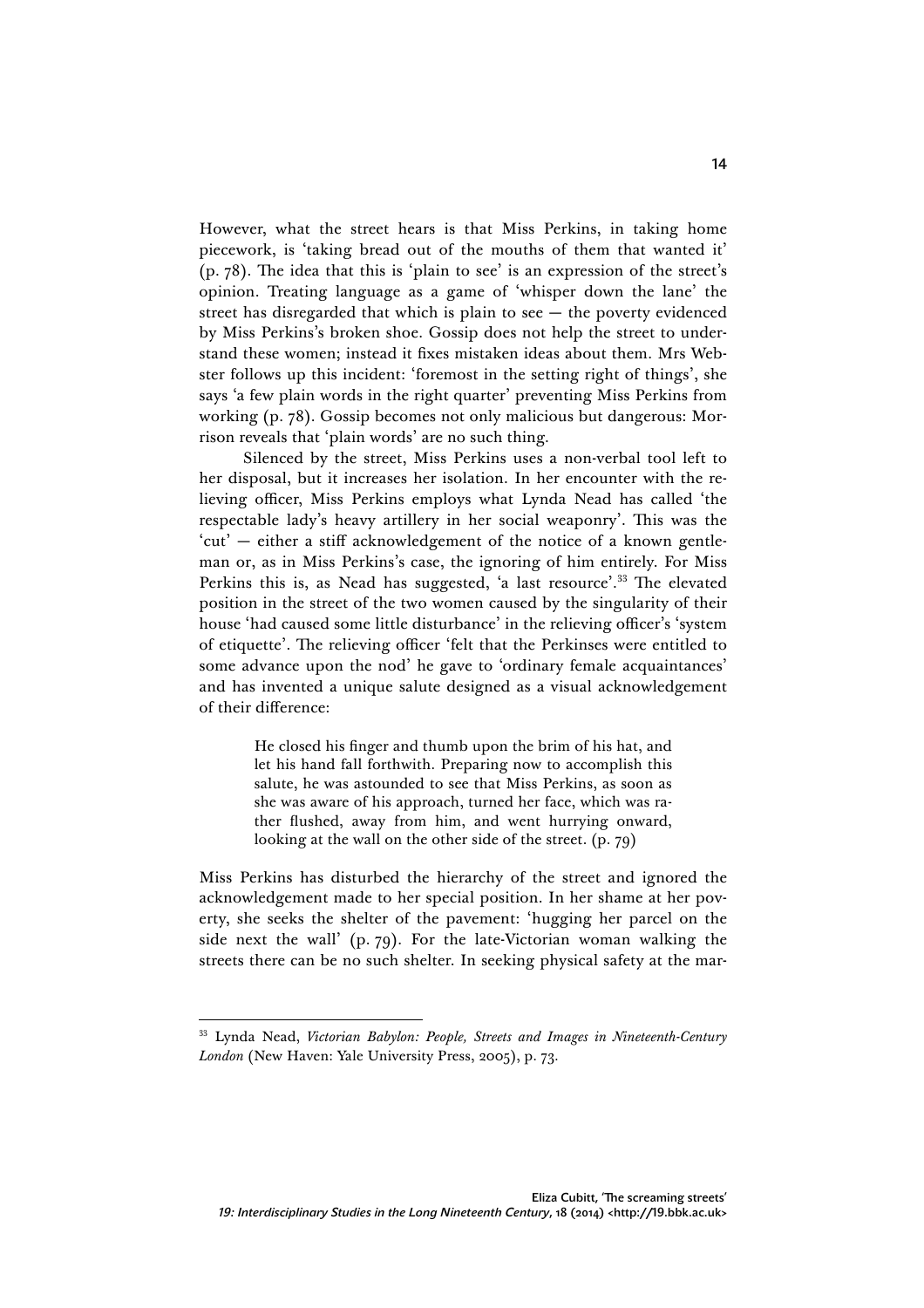gins of the street, Miss Perkins emphasizes her own marginal position and so destroys herself.

In the figure of Miss Perkins, Morrison reimagines the debilitation of the 'physically or morally infected woman' who, as Deborah Epstein Nord and others have noted, appeared in literature throughout the earlier nineteenth century.34 Miss Perkins and her mother are characterized by their cleanliness. One of the primary features of their cottage is the wash house. The regularity with which the shade of fruit in the window is dusted is noted. Their threat is non-sexual: they are a departure from the mid-Victorian figure of the 'fallen woman'. Indeed, the inscription of the violent voices onto their bodies is such that they lose any womanly physicality. Miss Perkins's thinness is remarkable even before her slide towards death. She is described by the gossiping voices as 'a scraggy, sharp-faced woman of thirty or so, whose black dress hung from her hips as from a wooden frame'. Her 'spare figure' is discussed and derided (pp. 76–78). Jan Gordon, examining gossip in relation to *Jude the Obscure* (1895) and *The Picture of Dorian Gray* (1890), states that 'Jude and Dorian are materially reduced as their deeds are inflated by whispers' (p. 56). This process is similarly demonstrated in the bodies of the Perkinses. Both women die of starvation. Wasting away, they take up less space, ending by sharing one room in the four-roomed cottage. Miss Perkins's autopsy reveals 'a degree of shrinkage in the digestive organs unprecedented in [the doctor's] experience' (pp. 81–82). In Miss Perkins's body the threat of social infection is reimagined. Rather than expressing the social threat of female sexuality, in Miss Perkins's depiction we see that 'the system of the body's boundaries is used […] to express danger to community boundaries'. <sup>35</sup> Her literal and metaphorical wasting away is an assertion of the power of the boundaries of place.

It is only when sight and sound are obliterated by a 'choking brown fog' that the women's torture by the street ends (p. 80). However, the gossip's objective has already been achieved. As the fog clears, the neighbourhood women engage in a communal activity of sweeping their steps, cleansing the street of the aberrance of the two women, whose absence is eventually noted when the rent is not received. Breaking into the silent property, the landlord discovers blinds in all the windows, evidence that

<sup>34</sup> Deborah Epstein Nord, *Walking the Victorian Streets: Women, Representation, and the City* (Ithaca: Cornell University Press, 1995), p. 82.

<sup>35</sup> Mary Douglas, *Purity and Danger: An Analysis of Concepts of Pollution and Taboo*  (London: Routledge, 2002), p. 152.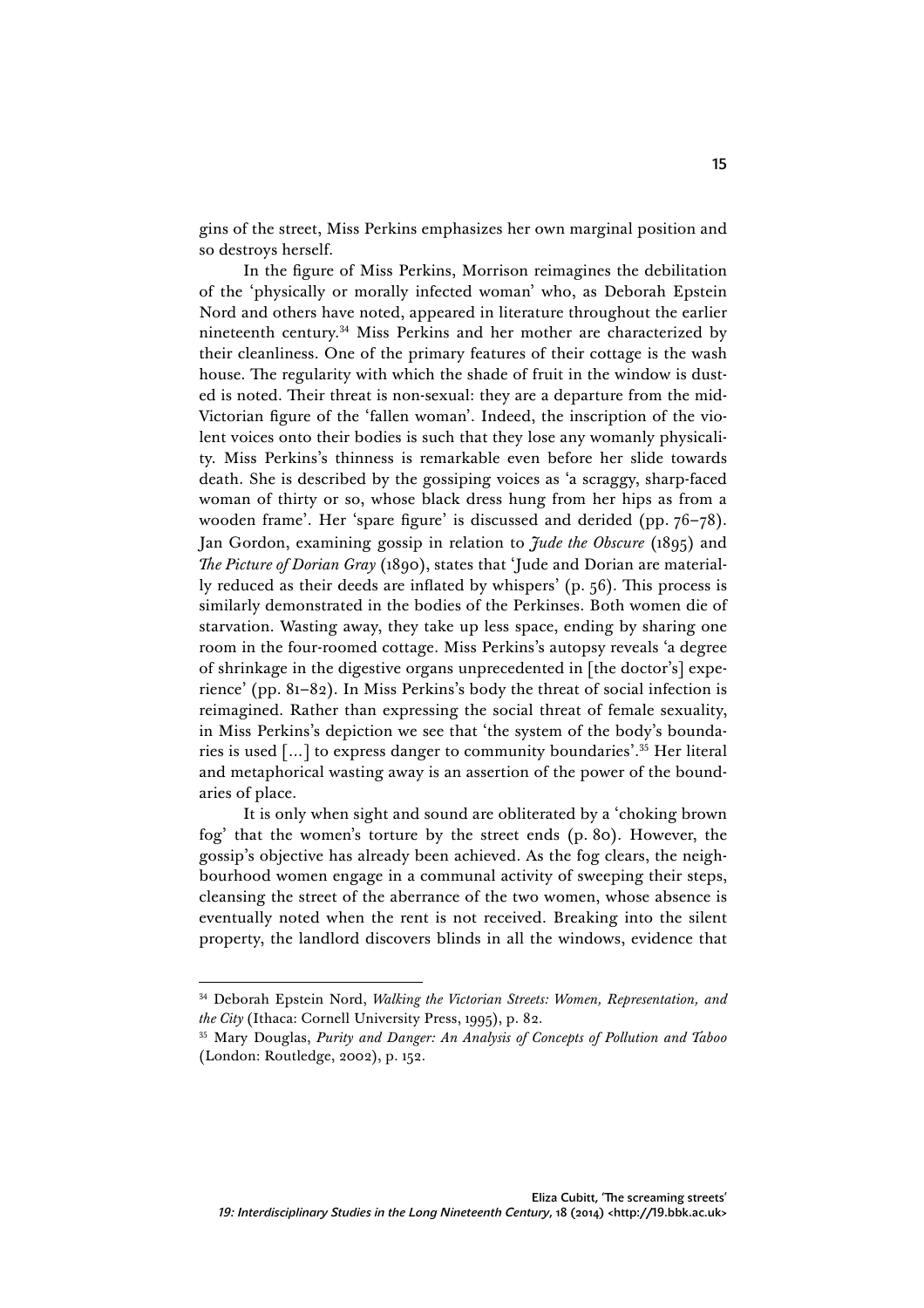the women have attempted to preserve privacy. Nothing else remains in the house apart from the wooden box and the pile of newspapers on which the women have died. Their struggle to maintain a place separate from the street surmounted all other needs, but the voices of the gossipers have reduced the space in which they can be. The Perkins women have suffered because they believed that 'the home can only be a home in opposition to the city, as its antithesis'. <sup>36</sup> This desire for a home separate from the city collaborates with the situation of their 'odd box of a cottage' to destroy them: they cannot participate in anything like neighbourhood. The street's view of their house as an 'odd box' penetrates the house itself, so that one of the women dies on an 'odd box'. The other lies on the wasted material body of the written word (p. 75).

Even the report of their deaths in the newspaper is passed to the reader through the medium of gossip. Language that manifests itself as gossip cannot be meaningfully translated into print: 'the papers printed coarse drawings of the house, and in leaderettes demanded the abolition of something, or the reform of something else' (p. 82). As a site regulated and represented by orality, rather than print, the street escapes implication in a fixed, enduring record of what has occurred — which would turn their 'evening's fame' into infamy (p. 82). In his study of the relationship between surveillance and newspapers in late-Victorian towns, Andy Croll has suggested that 'the local newspaper's ability to act as a shaming machine was severely curtailed when dealing with those who stood outside the values of respectable society'. <sup>37</sup> In 'Behind the Shade', the women of the street have conflated respectability with homogeneity. They are therefore so unashamed of their role in the deaths of Mrs and Miss Perkins that they dissolve the leaderettes in 'whisper down the lane' until the leaderette's purpose is unreadable. Having successfully effaced difference, the street returns to normal; it 'became its wonted self' (p. 82). The gossip persists, but subsides into 'idle talk' (Spacks, *Gossip*, p. 5). It is no longer vindictive, merely curious: 'it was doubted if the waxen apples and the curtains fetched enough to pay [the landlord] his fortnight's rent' (p. 82). Gossip has preserved the homogeneity of the street, and the disembodied voice of community retreats into the everyday.

<sup>36</sup> Sharon Marcus, *Apartment Stories: City and Home in Nineteenth-Century Paris and London* (Berkeley: University of California Press, 1999), p. 13.

<sup>&</sup>lt;sup>37</sup> Andy Croll, 'Street Disorder, Surveillance and Shame: Regulating Behaviour in the Public Spaces of the Late Victorian British Town', *Social History*, 24 (1999), 250–68 (p. 268).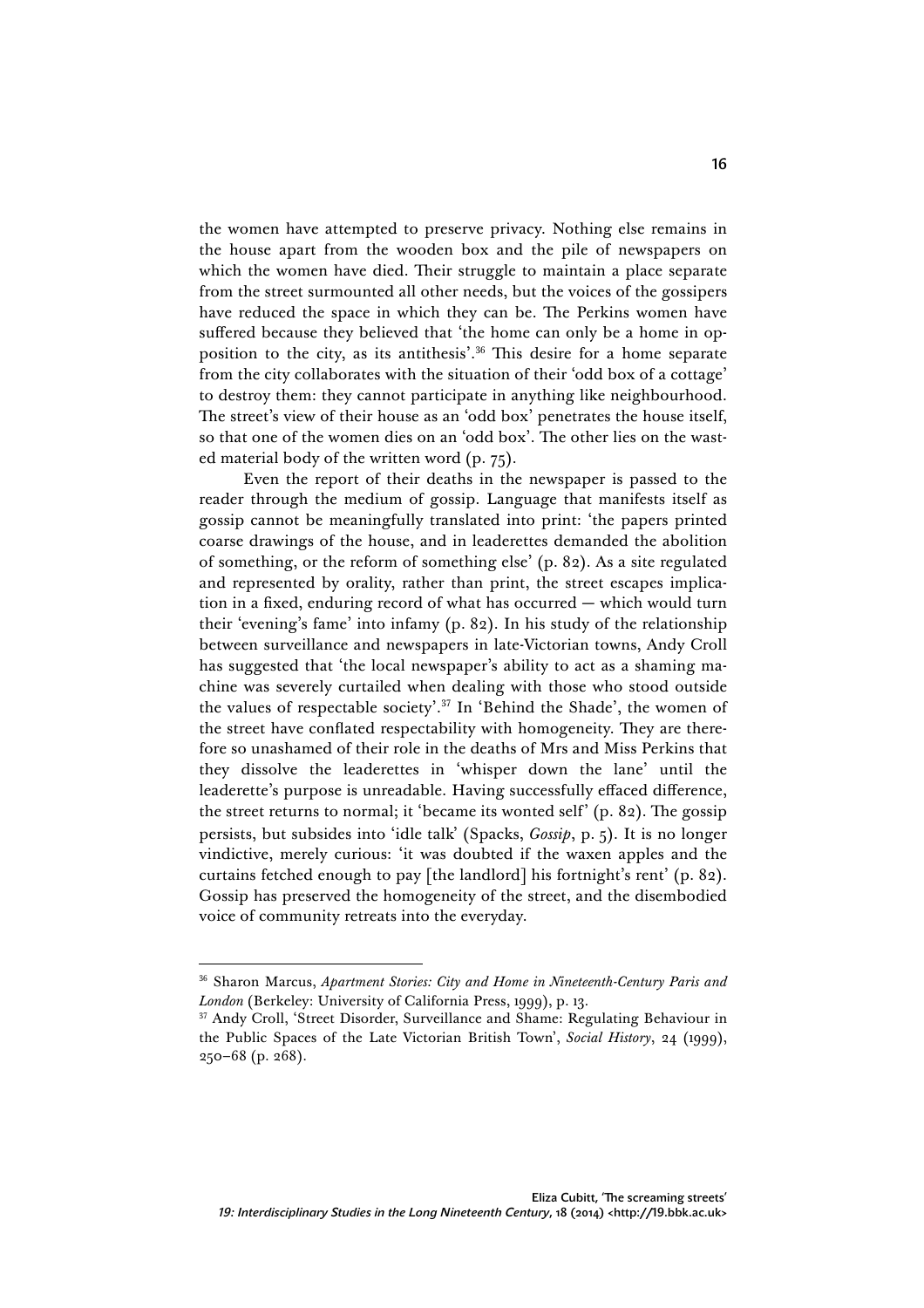### Violence and voices in *Liza of Lambeth*

In 'Behind the Shade', the shade of fruit in the window marks the boundary of the Perkins women against the street. A shade of fruit, that recognized totem of respectability, is also the 'chief ornament' in the home of another female-only household, that of Liza Kemp and her mother (*Liza*, p. 75). However, this shade — unlike that of the Perkins — is unostentatiously set upon the mantelpiece; it does not announce the Kemps' social aspirations to the street. It is Liza herself who takes up the space in the window and who is therefore simultaneously at home and in the street (p. 14). The novel is an exploration of this problematic liminal position. While the Perkinses are wilfully isolated and seek privacy inside their home, Liza takes up too much space and spends too much time out of doors. However, ultimately the effects of gossip on Liza are the same as the effects on the Perkins women. Stories told about Liza by the street make it impossible for her to be there.

It has been well documented that the late-Victorian street was not a place for respectable women. For men only, in the late-Victorian city, 'a home is possible in the street' (Marcus, p. 149). An exuberant and popular factory girl, Liza is punished for having too great a place in the street. Her affair with married man Jim enhances this liminal position: Liza inhabits space between the home and the street — between the position of a wife and that of a prostitute. Liza lives with her mother, a drinker who nonetheless hears and heeds the respectable voice of the street and attempts to preserve Liza from being talked about by keeping her indoors (p. 13). Liza becomes the subject of gossip, which inspires violent retaliation by Jim's wife and causes Liza's death from a miscarriage. As in 'Behind the Shade', voices reduce spaces for the victims of gossip, and drive women back, fatally, into their homes.

Vere Street, where Liza lives and where most of the action takes place, is described as

> a short, straight street […]. It has forty houses on one side and forty houses on the other, and these eighty houses are very much more like one another than ever peas are like peas, or young ladies like young ladies. […] They are perfectly flat, without a bow-window or cornice to break the straightness of the line from one end of the street to another. (p. 3)

Liza is the anomaly in this very straight street. From her initial introduction Liza's appearance proves that 'young ladies' are not all 'like young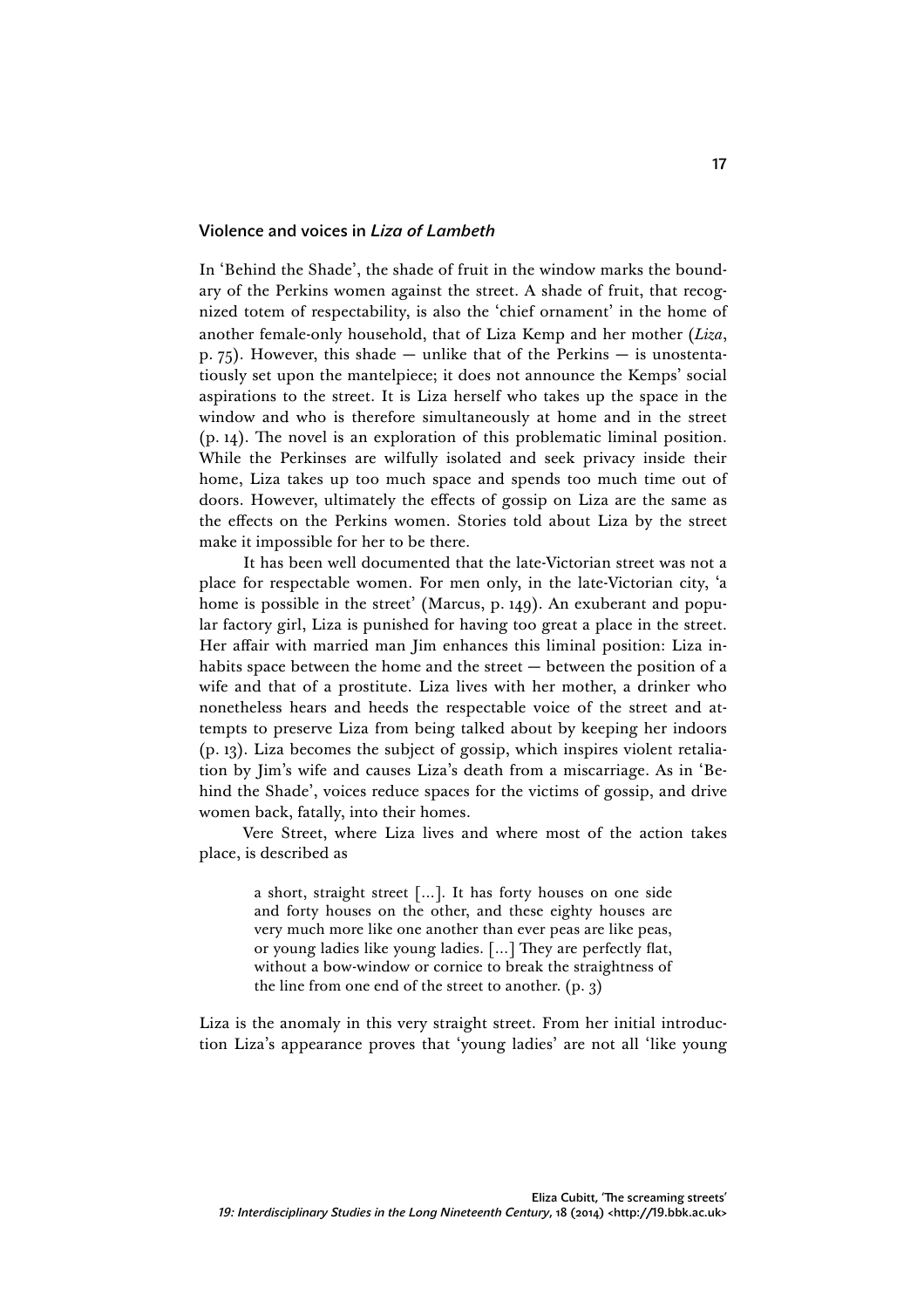ladies'. She defies the uniformity of the space. Liza's capacious, confident physical presence overwhelms the narrow street. Late-Victorian factory girls were said to be 'as featureless and colourless as the very streets they live in'. <sup>38</sup> Liza's singularity is revealed by her violet gown, which defies the blandness of the street. Every effort she has made at personal adornment has aspired to the immense: she has an 'enormous' fringe, 'great lappets' on her dress, and an 'enormous black hat'. She walks in the street 'swaying her body from side to side, and swaggering along as though the whole place belonged to her' (p. 6). Liza dominates the space and stands out in it.

At the opening of the novel Liza incites comment, and revels in it: '"Look at 'er legs!" cried one of the men. "Look at 'er stockin's!" shouted another' (p. 10). Liza is initially the subject of positive gossip: '"Good old Liza," they would say, as she left them, "she's a rare good sort, ain't she?"' (p. 25). However, once someone is the subject of gossip this cannot be simply beneficial. This good gossip is insufficient to keep Liza integrated into the street. Her situation differs from that of the Perkins women in that she has a voice; she speaks in the language of the street. However, once she is the subject of gossip, she is considered other by the street. As Bergmann and Fox recognize, gossip confirms belonging to a social group against which a victim of gossip must be defined (Bergmann, p. 144; Fox, p. 99). Unable to choose between the street and the interior of the house, Liza's position is chosen for her; she is seen to belong to the street.

Late at night, Liza sees the street uninhabited for the first time. She realizes that as much as her body seemed to belong to the street  $-$  a fact suggested by the discussion of her body by its anonymous inhabitants she is separate from it. Its very regularity marks her difference and provokes feelings of 'solitude': 'The regular line of houses on either side, with the even pavements and straight, cemented road, seemed to her like some desert place, as if everyone were dead, or a fire had raged and left it all desolate' (pp. 49–50). Her relationship with Jim begins in earnest at this point, as she feels instinctively her difference from the street and so engages in a relationship that defies the street's values. When Liza voices her regret for her aberration, her words suggest the recognition that the straightness of Vere Street reflects its respectability; she tells Jim: 'I wish I was straight' (p. 93).

<sup>38</sup> Albinia Hobart-Hampden, 'The Working Girl of To-Day', *Nineteenth Century*, May 1898, pp. 724–30 (p. 727), cited in Liggins, p. 39.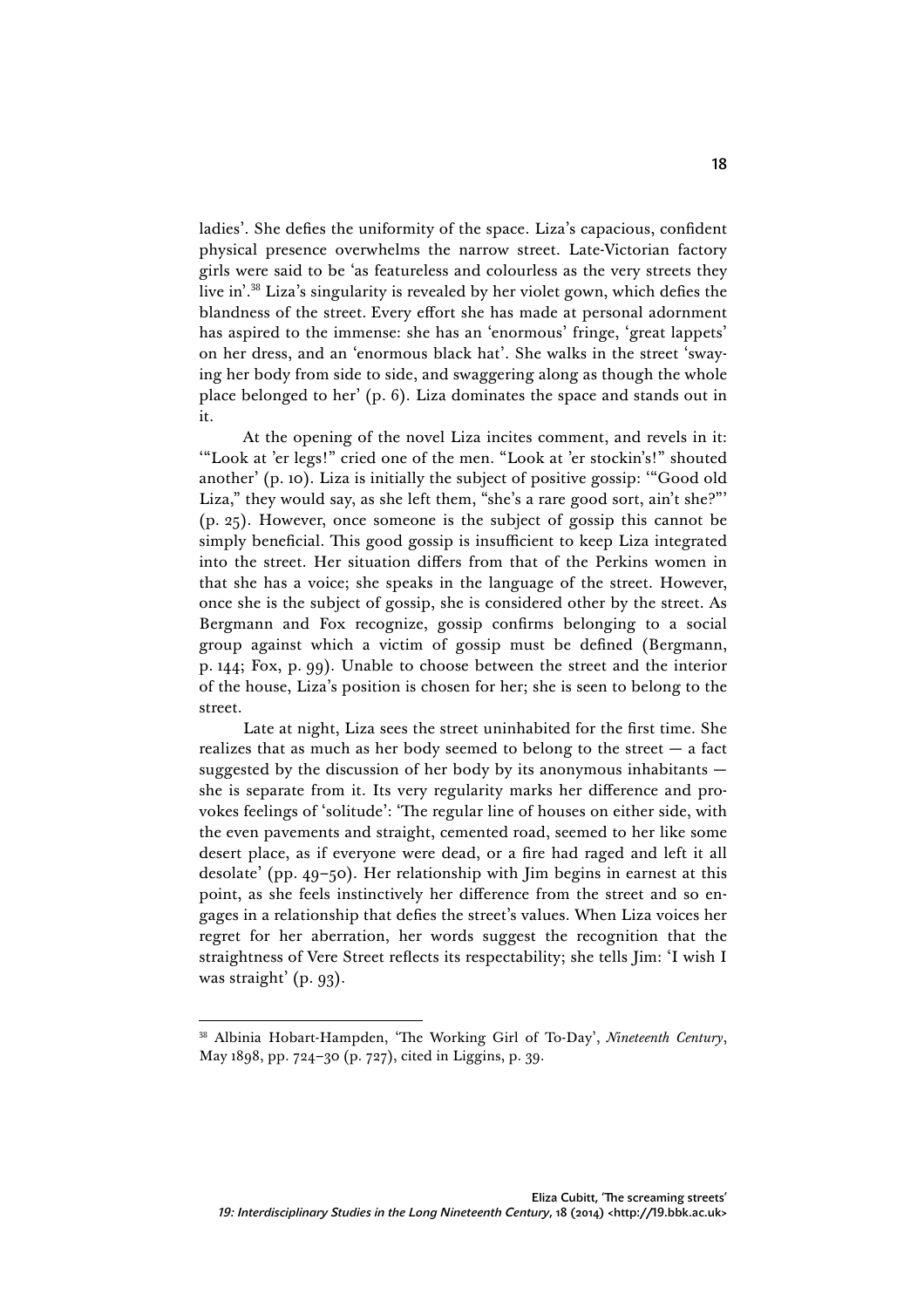Like the Perkinses, Liza is watched. Her former lover Tom begins to spy on her. He tells Liza, 'I've seen you when you didn't see me' (p. 78). This surveillance by Tom is represented by him as an act of beneficence; he perceives it as being for Liza's own good. Meeting Jim outside the bounds of the street, Liza at first feels safe, but 'twice, as they were walking along, they were met by people they knew' (p. 84). These sightings result in gossip, so that 'notwithstanding all their precautions people in Vere Street seemed to know' (p. 87). Liza and Jim must travel further from the street in order to meet. This mobility is seen as one of their greatest transgressions. Walking in Westminster, along the Albert Embankment and to Battersea Park, they can have no excuse for being together, so when sighted are condemned. They risk acting as a pollutant to the city as a whole. Liza's boundary crossing therefore threatens the respectability of Vere Street, which is insecurely positioned near to slums. The street needs to contain transgression within its own boundaries in order to maintain them. As Croll has suggested, backstreet problems such as violence were not permitted to infiltrate or infect the 'front streets': such a refutation of boundaries must be disastrous for the couple (p. 256). This phenomenon has also been noted by Chris Willis, who argues that one of the fears the middle classes had regarding working-class women was their potential 'invasion of public space'. 39

In *Liza*, hard words and physical violence are mutually reinforcing. The inhabitants of Vere Street understand the potential violence of gossip. This is reflected in the way in which women describe domestic violence with the euphemism of having had 'a few words' (pp. 57, 120). The gossip that arises when Liza's infidelity is proven is understood as violence because it must be retaliated against with physical violence. When she is talked about, Tom defends her by beating the male gossiper, in spite of Tom's knowledge that the rumours about Liza are true. Gossip is also the preliminary to Liza's beating by Jim's wife, Mrs Blakeston. As in 'Behind the Shade', gossip is heard by its victims, so that Liza anticipates the violence that Mrs Blakeston thinks her due, as she tells Jim: '[Mrs Blakeston's] been telling people in the street' that she will fight Liza (p. 105). Although it is clear from Tom's experience that men gossip too, the perception of gossip as a female mode that enables women's solidarity is dangerous rather than empowering in this novel. Liza's friend Sally is beaten by her husband: 'Just because Sally'd gone aht to 'ave a chat with

<sup>39</sup> Chris Willis, 'From Voyeurism to Feminism: Victorian and Edwardian London's Streetfighting Slum Viragoes', *Victorian Review*, 29.1 (2003), 70–86 (p. 73).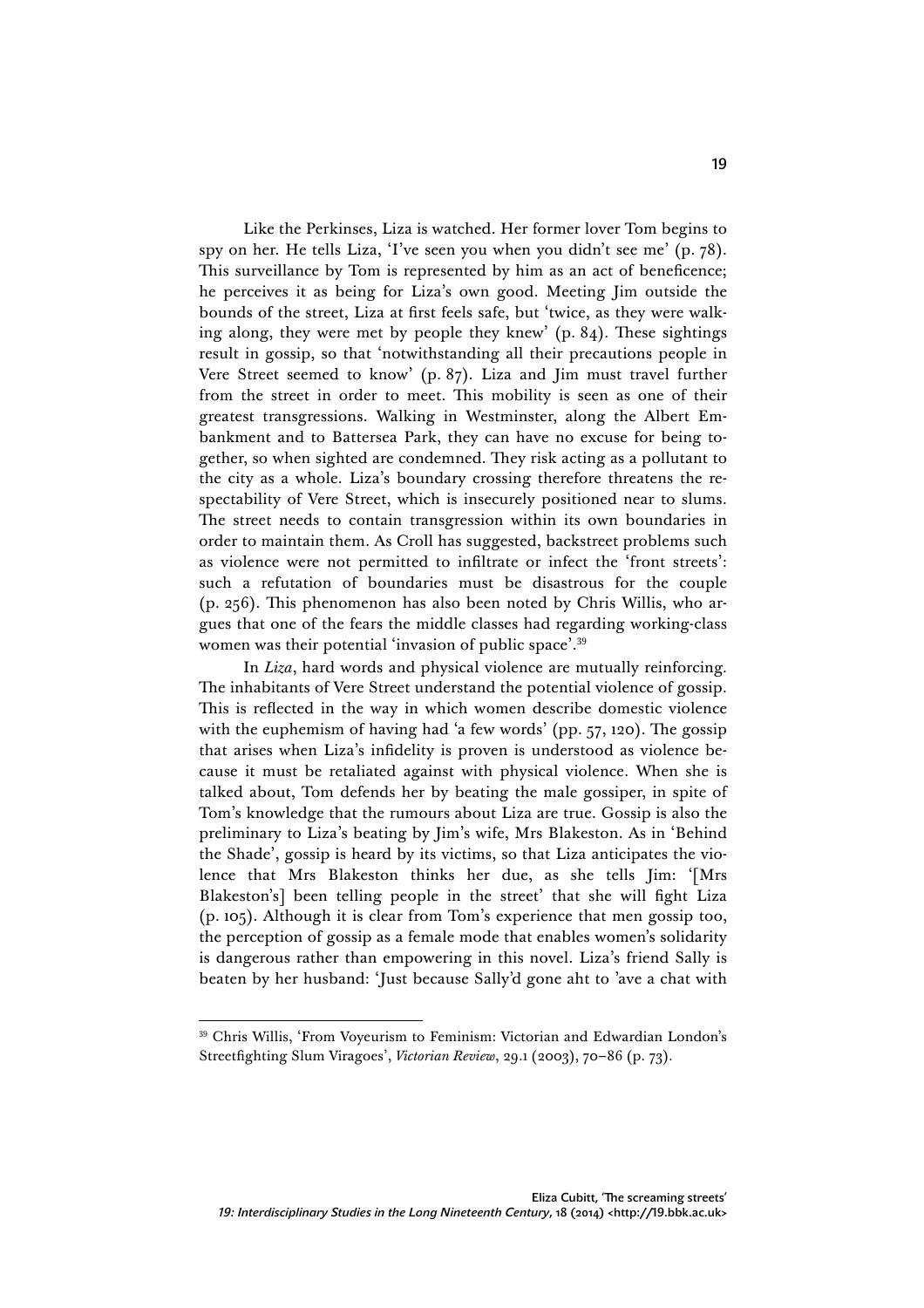Mrs McLeod in the next 'ouse, when she come in 'e start bangin' 'er abaht' (p. 99). For all of the inhabitants of Vere Street it is essential to recognize that 'gossip can effect incalculable harm' (Spacks, *Gossip*, p. 4).

Towards the close of the novel, gossip gathers at the door of Liza's room, and a chorus of neighbours discuss the relative merits of the nurse caring for the dying Liza. Liza is finally confined to the interior. The nurse brings gossip inside the house in her conversations with Liza's mother about the recent death of another woman after a miscarriage: 'Of course, the other one  $-$  well, she was only a prostitute, so it didn't so much matter. It ain't like another woman, is it?' (p. 134). The nurse provides a counter to Liza's behaviour. Though Liza is 'other', she is not a prostitute. Through this gossip Liza's mother is able to claw back the respectability Liza has threatened, by talking about an other against whom the dying Liza can be positively defined. As in 'Behind the Shade', the gossip in Vere Street is eventually silenced. With Liza's imminent death, all threats from her behaviour are contained so that 'all was silence'. Liza's death ends the gossip: it is no longer necessary. The threat of her difference is contained, and the street remains. However, the return to respectability is marred by the loss of Liza, the only point of interest in the street, so that ultimately 'the silence was terrifying' (p. 138).

## Conclusion

 $\overline{a}$ 

In the late-Victorian design of urban working-class housing, the insistence is upon 'making the irregular straight, the cluttered orderly, the unbridled controlled'. <sup>40</sup> These stories demonstrate how spatial bridles can become vocal bridles. Trapped in the ceaseless sameness of mean streets, women who seem different will be punished with the only weapon that can be wielded by their 'otherwise powerless' neighbours: the piercing voice of gossip. Morrison and Maugham's employment of gossip in their experiments with realism led them to uncover the menace in the ordinary. Transforming places considered as 'unknown' and unknowable into the knowable realm of print, *Tales of Mean Streets* and *Liza of Lambeth* bring sites of orality disquietingly near to the late-Victorian reader.<sup>41</sup> In doing so, Morrison and Maugham assert their own privileged position, that of

<sup>40</sup> James Winter, *London's Teeming Streets*, *1830–1914* (London: Routledge, 1993), p. 32.

<sup>41</sup> Raymond Williams, *The Country and the City* (Oxford: Oxford University Press, 1973), p. 221.